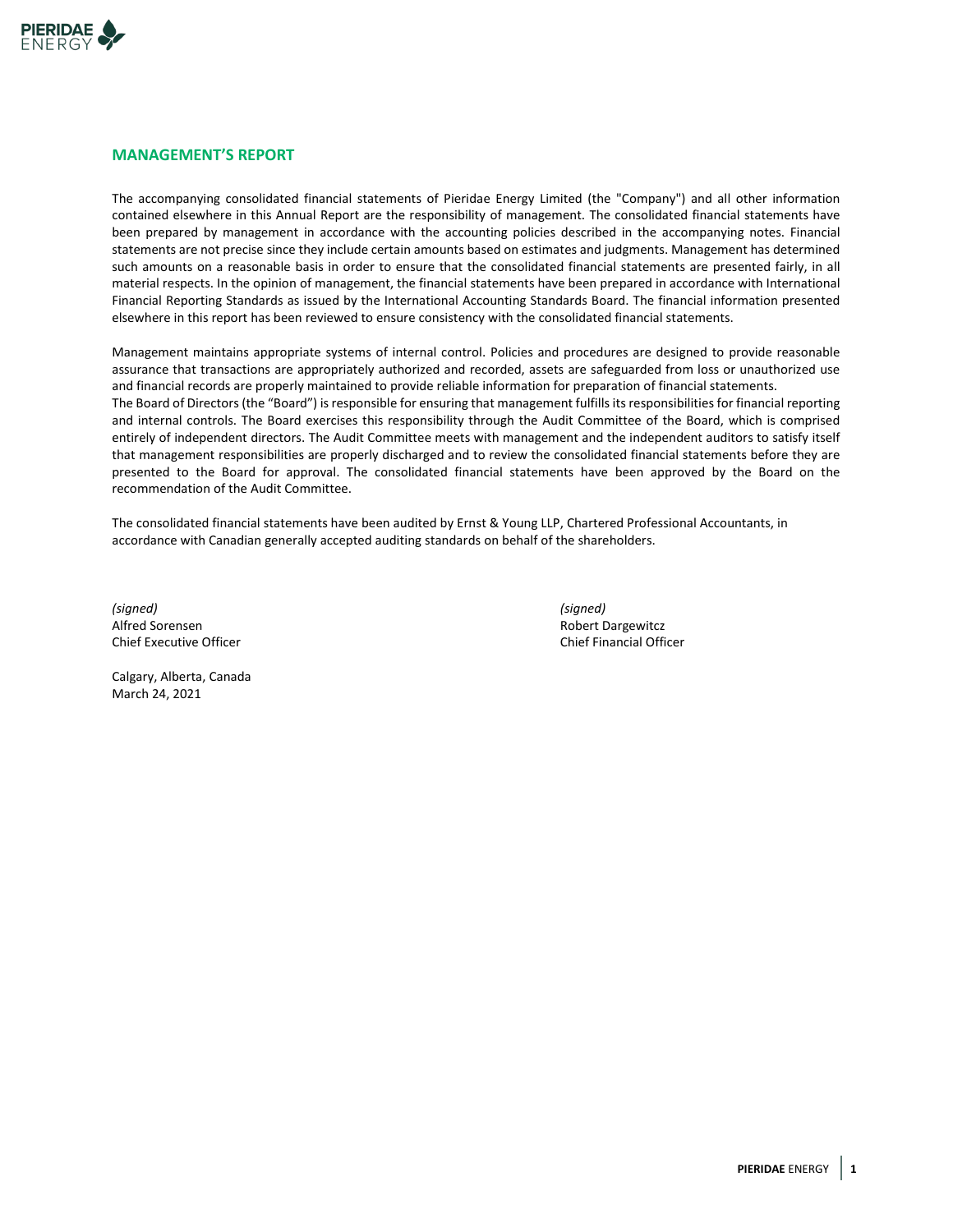

# **INDEPENDENT AUDITOR'S REPORT**

To the Shareholders of Pieridae Energy Limited

#### **Opinion**

We have audited the consolidated financial statements of Pieridae Energy Limited (the Company), which comprise the consolidated statements of financial position as at December 31, 2020 and 2019, and the consolidated statements of loss and comprehensive loss, consolidated statements of changes in equity and consolidated statements of cash flows for the years then ended, and notes to the consolidated financial statements, including a summary of significant accounting policies.

In our opinion, the accompanying consolidated financial statements present fairly, in all material respects, the consolidated financial position of the Company as at December 31, 2020 and 2019, and its consolidated financial performance and its consolidated cash flows for the years then ended in accordance with International Financial Reporting Standards (IFRSs).

#### **Basis for Opinion**

We conducted our audit in accordance with Canadian generally accepted auditing standards. Our responsibilities under those standards are further described in the *Auditor's Responsibilities for the Audit of the Consolidated Financial Statements* section of our report. We are independent of the Company in accordance with the ethical requirements that are relevant to our audit of the consolidated financial statements in Canada, and we have fulfilled our other ethical responsibilities in accordance with these requirements. We believe that the audit evidence we have obtained is sufficient and appropriate to provide a basis for our opinion.

#### **Key Audit Matters**

Key audit matters are those matters that, in our professional judgment, were of most significance in the audit of the consolidated financial statements of the current period. These matters were addressed in the context of the audit of the consolidated financial statements as a whole, and in forming the auditor's opinion thereon, and we do not provide a separate opinion on these matters. For each matter below, our description of how our audit addressed the matter is provided in that context.

We have fulfilled the responsibilities described in the *Auditor's responsibilities for the audit of the financial statements* section of our report, including in relation to these matters. Accordingly, our audit included the performance of procedures designed to respond to our assessment of the risks of material misstatement of the consolidated financial statements. The results of our audit procedures, including the procedures performed to address the matters below, provide the basis for our audit opinion on the accompanying consolidated financial statements.

Impairment of property, plant and equipment

• As at December 31, 2020, the carrying value of PP&E was \$514,727 thousand. For the year ended December 31, 2020 an impairment charge of \$16,876 thousand was recorded for the Northern cash generating unit and no impairment was recorded for the Central cash generating unit. Refer to Note 3 of the consolidated financial statements for a description of the Company's impairment of non-financial assets accounting policy. Refer to Note 8 of the consolidated financial statements for the Company's PP&E disclosures. Impairment is determined by estimating a cash generating unit's respective recoverable amount. The recoverable amount of the cash generating unit was based on expected after-tax future net cash flows from the production of proved and probable reserve volumes using forward commodity prices and costs, discounted using market-based rates. Proved and probable reserves were determined by the Company's

# **Key audit matter How our audit addressed the key audit matter**

- To test the Company's estimated recoverable amount, we performed the following procedures, among others:
	- o Evaluated management's experts' competence, capability and objectivity as well as obtained an understanding of the work they performed. The appropriateness of their work as audit evidence was evaluated by considering the relevance and reasonableness of the methods and inputs
	- o Involved our internal valuation specialists to assess the methodology applied and the various inputs utilized in determining the discount rate by referencing current industry, economic, and comparable company information, as well as company and cashflow specific risk premiums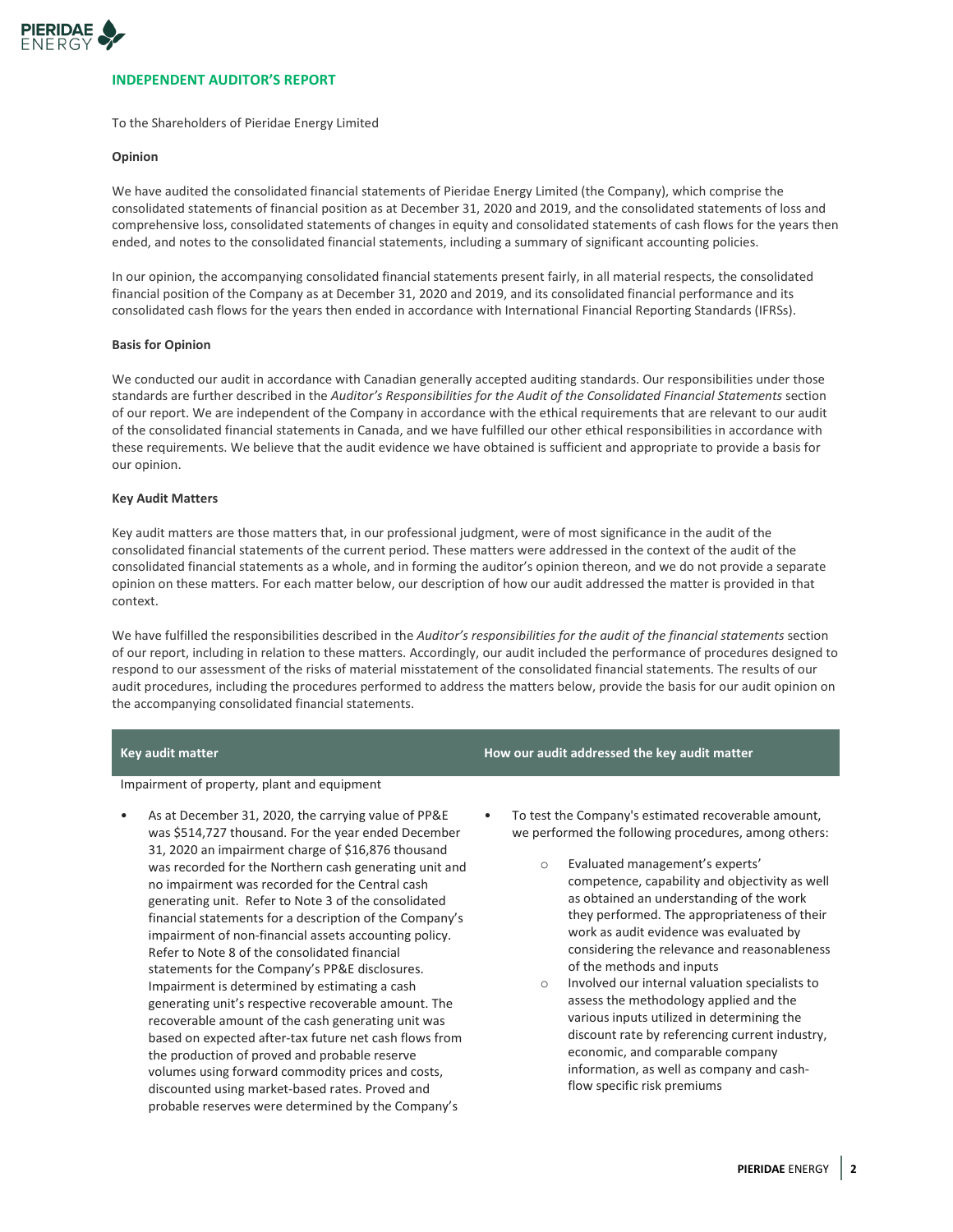

independent petroleum engineers (management's experts).

- Auditing the Company's estimated recoverable amount was complex due to the subjective nature of the various management inputs and assumptions and the significant effect changes in these could have on the recoverable amount. Additionally, the evaluation of this estimate required specialized skills and knowledge. The primary inputs noted in the impairment models were the discount rate and after-tax future net cash flows from the production of proved plus probable reserve volumes.
- o Compared forecast benchmark commodity price estimates of oil, natural gas, and NGLs against historically realized prices and to other third-party price forecasts
- o Assessed forecasted production, royalty, operating cost, and capital cost data by comparing it to historical performance of the Company
- o Evaluated the adequacy of the property, plant & equipment note disclosure included in Note 8 of the accompanying financial statements in relation to this matter.

# **Other Information**

Management is responsible for the other information. The other information comprises:

- Management's Discussion and Analysis
- The information, other than the consolidated financial statements and our auditor's report thereon, in the Annual Report

Our opinion on the consolidated financial statements does not cover the other information and we do not express any form of assurance conclusion thereon.

In connection with our audit of the consolidated financial statements, our responsibility is to read the other information, and in doing so, consider whether the other information is materially inconsistent with the consolidated financial statements or our knowledge obtained in the audit or otherwise appears to be materially misstated.

We obtained Management's Discussion & Analysis and the Annual Report prior to the date of this auditor's report. If, based on the work we have performed, we conclude that there is a material misstatement of this other information, we are required to report that fact in this auditor's report. We have nothing to report in this regard.

# **Responsibilities of Management and Those Charged with Governance for the Consolidated Financial Statements**

Management is responsible for the preparation and fair presentation of the consolidated financial statements in accordance with IFRSs, and for such internal control as management determines is necessary to enable the preparation of consolidated financial statements that are free from material misstatement, whether due to fraud or error.

In preparing the consolidated financial statements, management is responsible for assessing the Company's ability to continue as a going concern, disclosing, as applicable, matters related to going concern and using the going concern basis of accounting unless management either intends to liquidate the Company or to cease operations, or has no realistic alternative but to do so.

Those charged with governance are responsible for overseeing the Company's financial reporting process.

# **Auditor's Responsibilities for the Audit of the Consolidated Financial Statements**

Our objectives are to obtain reasonable assurance about whether the consolidated financial statements as a whole are free from material misstatement, whether due to fraud or error, and to issue an auditor's report that includes our opinion. Reasonable assurance is a high level of assurance, but is not a guarantee that an audit conducted in accordance with Canadian generally accepted auditing standards will always detect a material misstatement when it exists. Misstatements can arise from fraud or error and are considered material if, individually or in the aggregate, they could reasonably be expected to influence the economic decisions of users taken on the basis of these consolidated financial statements.

As part of an audit in accordance with Canadian generally accepted auditing standards, we exercise professional judgment and maintain professional skepticism throughout the audit. We also:

• Identify and assess the risks of material misstatement of the consolidated financial statements, whether due to fraud or error, design and perform audit procedures responsive to those risks, and obtain audit evidence that is sufficient and appropriate to provide a basis for our opinion. The risk of not detecting a material misstatement resulting from fraud is higher than for one resulting from error, as fraud may involve collusion, forgery, intentional omissions, misrepresentations, or the override of internal control.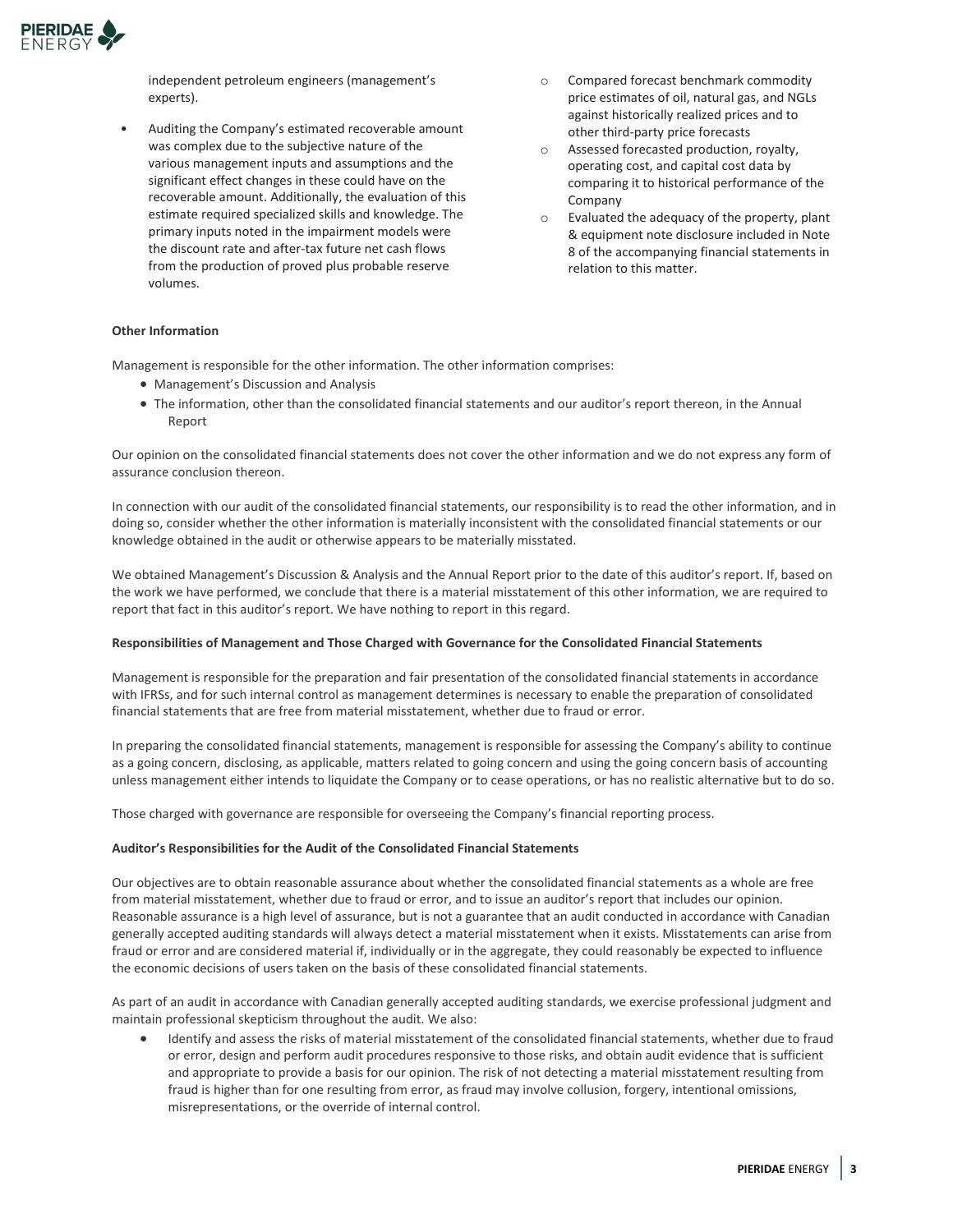

- Obtain an understanding of internal control relevant to the audit in order to design audit procedures that are appropriate in the circumstances, but not for the purpose of expressing an opinion on the effectiveness of the Company's internal control.
- Evaluate the appropriateness of accounting policies used and the reasonableness of accounting estimates and related disclosures made by management.
- Conclude on the appropriateness of management's use of the going concern basis of accounting and, based on the audit evidence obtained, whether a material uncertainty exists related to events or conditions that may cast significant doubt on the Company's ability to continue as a going concern. If we conclude that a material uncertainty exists, we are required to draw attention in our auditor's report to the related disclosures in the consolidated financial statements or, if such disclosures are inadequate, to modify our opinion. Our conclusions are based on the audit evidence obtained up to the date of our auditor's report. However, future events or conditions may cause the Company to cease to continue as a going concern.
- Evaluate the overall presentation, structure and content of the consolidated financial statements, including the disclosures, and whether the consolidated financial statements represent the underlying transactions and events in a manner that achieves fair presentation.

We communicate with those charged with governance regarding, among other matters, the planned scope and timing of the audit and significant audit findings, including any significant deficiencies in internal control that we identify during our audit.

We also provide those charged with governance with a statement that we have complied with relevant ethical requirements regarding independence, and to communicate with them all relationships and other matters that may reasonably be thought to bear on our independence, and where applicable, related safeguards.

From the matters communicated with those charged with governance, we determine those matters that were of most significance in the audit of the consolidated financial statements of the current period and are therefore the key audit matters. We describe these matters in our auditor's report unless law or regulation precludes public disclosure about the matter or when, in extremely rare circumstances, we determine that a matter should not be communicated in our report because the adverse consequences of doing so would reasonably be expected to outweigh the public interest benefits of such communication.

The engagement partner on the audit resulting in this independent auditor's report is Robert Troy Jubenvill.

Ernet + Young LLP

Calgary, Canada March 24, 2021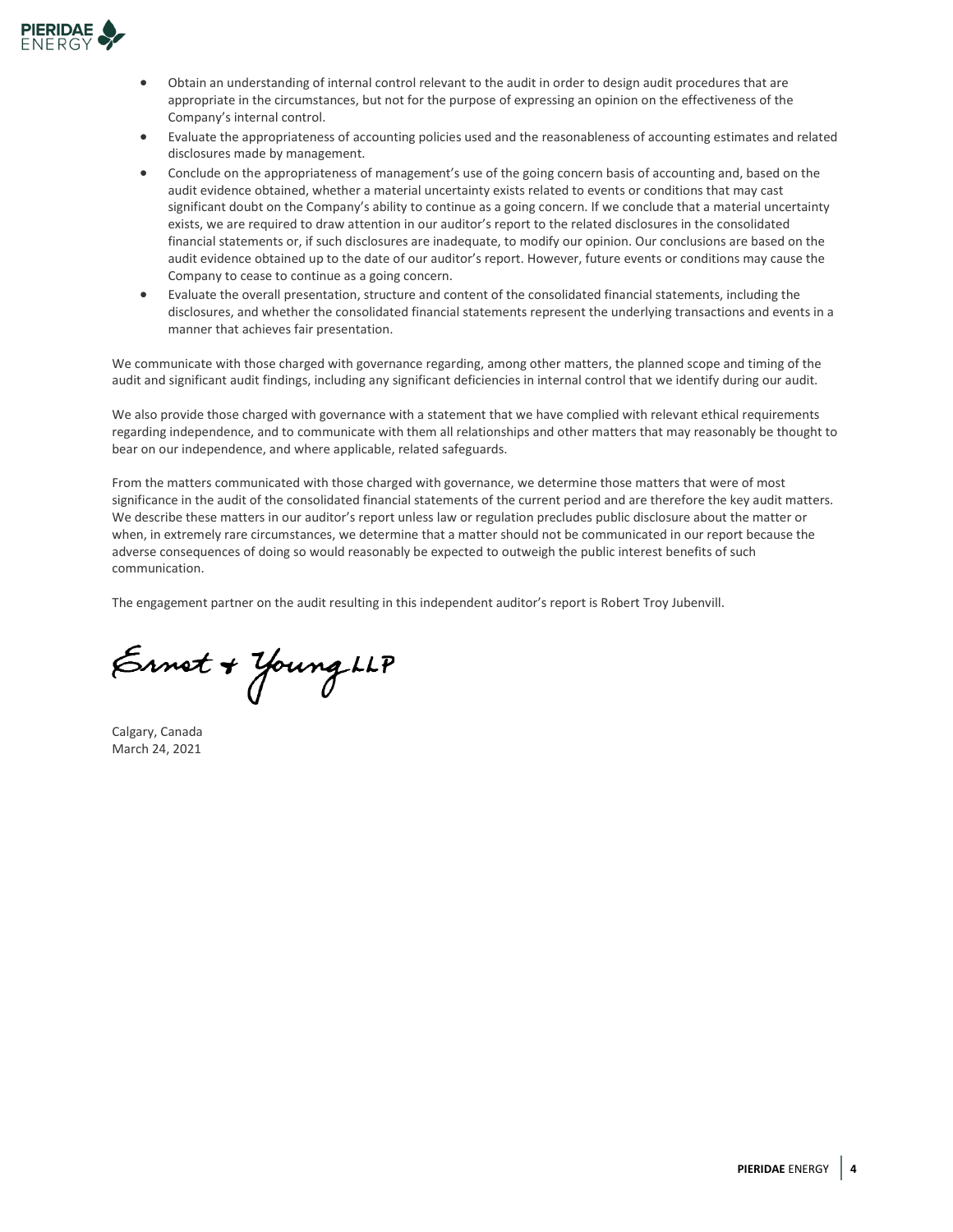

# **CONSOLIDATED STATEMENTS OF FINANCIAL POSITION**

| In thousands of Canadian dollars                            | December 31, 2020 | December 31, 2019 |
|-------------------------------------------------------------|-------------------|-------------------|
| Assets                                                      |                   |                   |
| <b>Current assets</b>                                       |                   |                   |
| Cash and cash equivalents<br>(Note 7)                       | 11,069            | 9,567             |
| (Note 7)<br>Restricted cash                                 | 1,995             | 19,152            |
| (Note 19)<br>Accounts receivable                            | 44,900            | 40,810            |
| Prepaid expenses and deposits                               | 5,364             | 3,535             |
| Inventories                                                 | 23,882            | 23,535            |
|                                                             | 87,210            | 96,599            |
| Security deposits                                           | 790               | 600               |
| Interests in associates<br>(Note 24)                        | 3,698             | 3,710             |
| Property, plant and equipment<br>(Note 8)                   | 514,727           | 495,048           |
| (Note 9)<br>Exploration and evaluation assets               | 3,255             | 1,077             |
| Right-of-use assets<br>(Note 10)                            | 2,971             | 5,440             |
| Total assets                                                | 612,651           | 602,474           |
|                                                             |                   |                   |
| <b>Liabilities</b>                                          |                   |                   |
| <b>Current liabilities</b>                                  |                   |                   |
| Accounts payable and accrued liabilities<br>(Note 19)       | 98,845            | 73,573            |
| Current portion of decommissioning obligations<br>(Note 13) | 4,434             |                   |
| Current portion of lease liabilities<br>(Note 11)           | 2,032             | 2,701             |
| Other amounts payable                                       | 1,514             | 1,220             |
|                                                             | 106,825           | 77,494            |
| (Note 21)<br>Other amounts payable                          | 14,898            | 8,364             |
| Term debt<br>(Note 12)                                      | 219,555           | 202,913           |
| (Note 13)<br>Decommissioning obligations                    | 266,006           | 206,520           |
| Lease liabilities<br>(Note 11)                              | 983               | 2,868             |
| <b>Total liabilities</b>                                    | 608,267           | 498,159           |
| Shareholder's equity                                        |                   |                   |
| (Note 14)<br>Share capital                                  | 274,322           | 274,799           |
| Contributed surplus                                         | 12,374            | 10,458            |
| Warrants                                                    |                   | 933               |
| Accumulated other comprehensive income                      | 2,619             | 2,363             |
| Deficit                                                     | (284,668)         | (184, 076)        |
| Equity attributable to equity holders of the company        | 4,647             | 104,477           |
| Non-controlling interests                                   | (263)             | (162)             |
| Total shareholders' equity                                  | 4,384             | 104,315           |
| Total liabilities and shareholders' equity                  | 612,651           | 602,474           |
| Related party transactions (Note 22)                        |                   |                   |

Commitments (Note 23)

See accompanying notes to the consolidated financial statements

# **Approved on behalf of the Board of Directors**

*(signed) Charles Boulanger* Chair of the Audit Committee and Director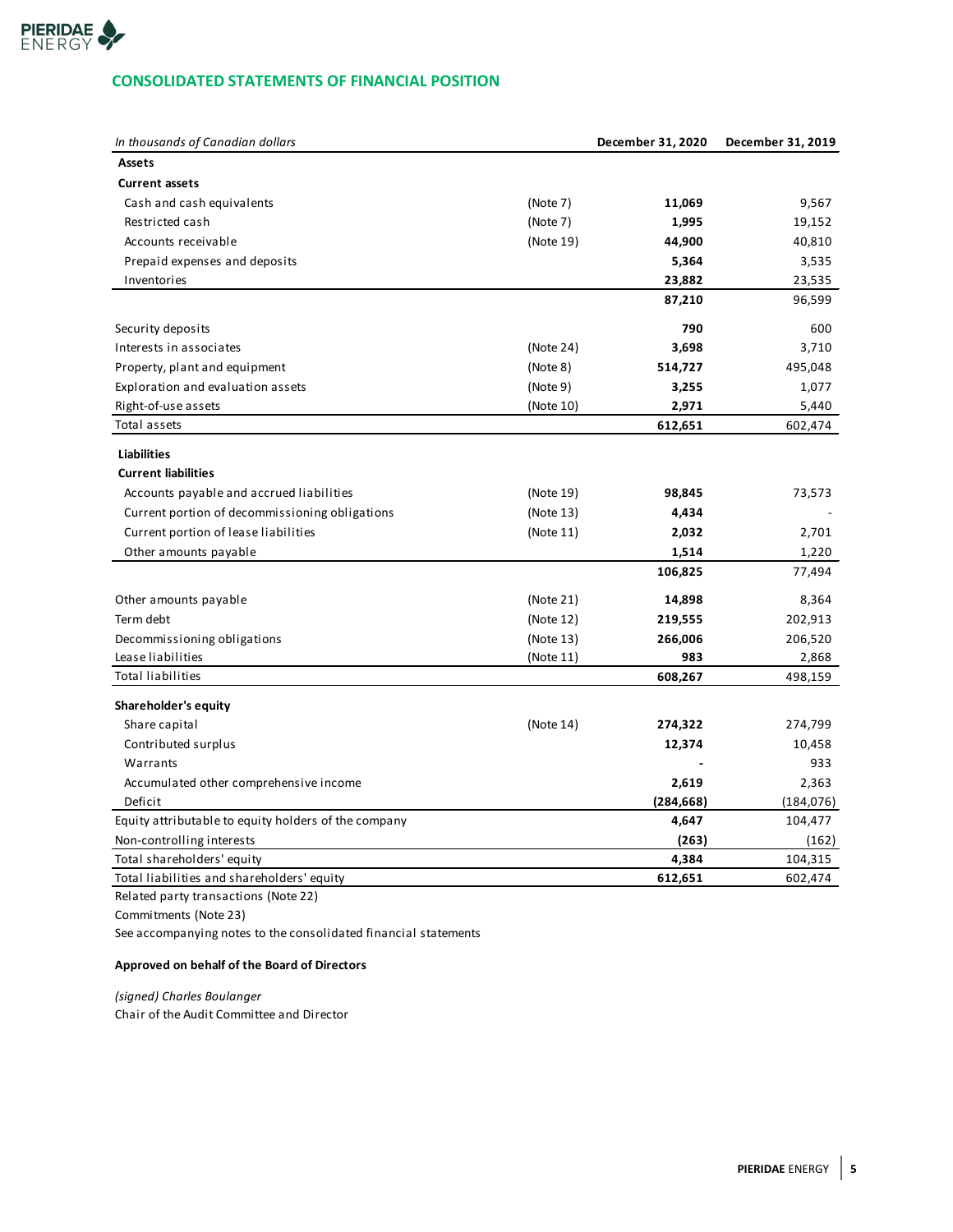

# **CONSOLIDATED STATEMENTS OF LOSS AND COMPREHENSIVE LOSS**

| In thousands of Canadian dollars, except per share amounts       |           | 2020       | 2019      |
|------------------------------------------------------------------|-----------|------------|-----------|
|                                                                  |           |            |           |
| Revenue                                                          |           |            |           |
| Petroleum and natural gas                                        | (Note 15) | 238,079    | 104,910   |
| Royalties                                                        |           | (9,609)    | (3,755)   |
|                                                                  |           | 228,470    | 101,155   |
| Other income                                                     |           | 3,157      | 2,665     |
| Third party processing                                           |           | 25,538     | 6,831     |
|                                                                  |           | 257,165    | 110,651   |
| Realized gain (loss) on risk management contracts                | (Note 19) | 12,708     | (657)     |
| Unrealized loss on risk management contracts                     |           | (162)      | (44)      |
|                                                                  |           | 269,711    | 109,950   |
| <b>Expenses</b>                                                  |           |            |           |
| Operating                                                        |           | 203,432    | 77,036    |
| Transportation                                                   |           | 15,718     | 7,957     |
| General and administrative                                       |           | 22,489     | 19,924    |
| <b>Development</b>                                               |           | 18,742     | 9,150     |
| Finance                                                          | (Note 17) | 48,768     | 16,424    |
| Depletion and depreciation                                       | (Note 8)  | 44,013     | 21,986    |
| Impairment of property, plant and equipment                      | (Note 8)  | 16,876     |           |
| Impairment of exploration and evaluation assets                  | (Note 9)  |            | 27,590    |
| Share-based compensation                                         | (Note 16) | 983        | 1,498     |
| Foreign exchange gain (loss)                                     |           | (629)      | 36        |
| Share of net loss of associates                                  | (Note 24) | 12         | 12        |
| Gain on asset disposition                                        |           |            | (80)      |
|                                                                  |           | 370,404    | 181,533   |
| Net loss before income taxes                                     |           | (100, 693) | (71, 583) |
|                                                                  | (Note 18) |            |           |
| Deferred income tax recovery<br>Net loss                         |           | (100, 693) | (71, 583) |
| Other comprehensive income, net of income tax                    |           |            |           |
| Foreign currency translation gain                                |           | 256        | 1,123     |
| <b>Total comprehensive loss</b>                                  |           | (100, 437) | (70, 460) |
|                                                                  |           |            |           |
| Net loss attributable to                                         |           |            |           |
| Equity holders of the Company                                    |           | (100, 592) | (71, 573) |
| Non-controlling interests                                        |           | (101)      | (10)      |
| Net loss per share attributable to equity holders of the Company | (Note 14) |            |           |
| Basic and diluted                                                |           | (0.64)     | (0.73)    |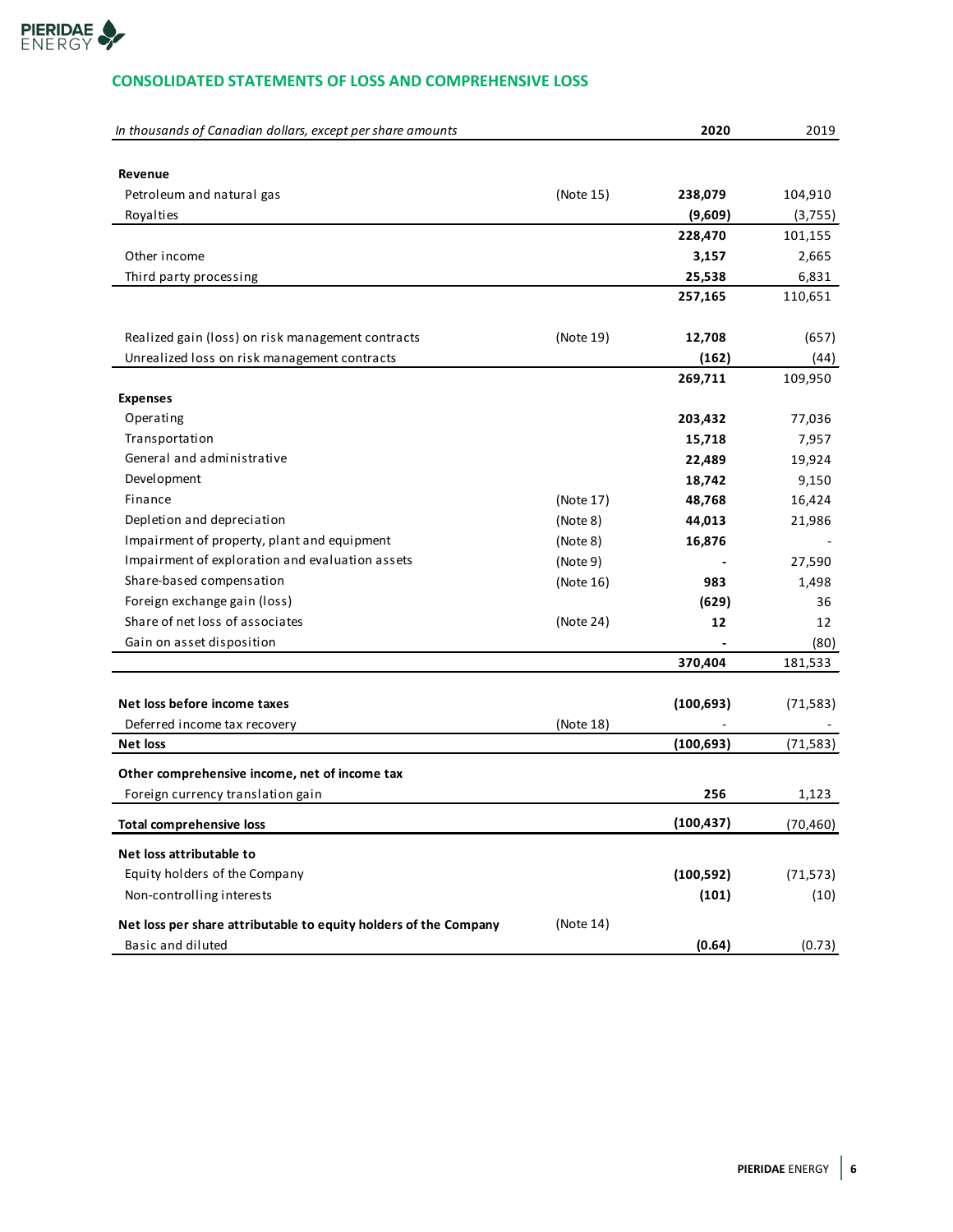

# **CONSOLIDATED STATEMENTS OF CHANGES IN EQUITY**

|                                                        |           |                          |                          |                          |                          | <b>Accumulated Other</b> | <b>Total Equity</b>                | Non-                     |                               |
|--------------------------------------------------------|-----------|--------------------------|--------------------------|--------------------------|--------------------------|--------------------------|------------------------------------|--------------------------|-------------------------------|
|                                                        |           |                          | Contributed              |                          |                          | Comprehensive            | <b>Attributable to Controlling</b> |                          |                               |
| In thousands of Canadian dollars                       |           | <b>Share Capital</b>     |                          | Surplus Warrants         | <b>Deficit</b>           | Income                   | <b>Equity Holders</b>              |                          | <b>Interests Total Equity</b> |
| As at December 31, 2018                                |           | 193,270                  | 8,960                    | 933                      | (112, 503)               | 1,240                    | 91,900                             | (152)                    | 91,748                        |
| Share-based compensation                               |           | 149                      | 1,498                    | ٠                        | $\overline{\phantom{a}}$ | ٠                        | 1,647                              | $\sim$                   | 1,647                         |
| Common shares and warrants issued on private placement |           | 21,382                   |                          | $\overline{\phantom{a}}$ | $\overline{\phantom{a}}$ | $\overline{\phantom{a}}$ | 21,382                             | $\sim$                   | 21,382                        |
| Share issue costs                                      |           | (865)                    |                          |                          | ٠                        | $\overline{\phantom{a}}$ | (865)                              |                          | (865)                         |
| Common shares issued on Shell Acquisition              |           | 63,169                   |                          |                          | ٠                        | $\overline{\phantom{a}}$ | 63,169                             | $\sim$                   | 63,169                        |
| Issue costs                                            |           | (2,306)                  |                          | $\overline{\phantom{a}}$ | $\overline{\phantom{a}}$ | $\overline{\phantom{a}}$ | (2,306)                            | $\sim$                   | (2,306)                       |
| Net loss attributable to equity holders of the Company |           |                          |                          | $\overline{\phantom{a}}$ | (71, 573)                | 1,123                    | (70, 450)                          | (10)                     | (70, 460)                     |
| As at December 31, 2019                                | (Note 14) | 274,799                  | 10,458                   | 933                      | (184, 076)               | 2,363                    | 104,477                            | (162)                    | 104,315                       |
|                                                        |           |                          |                          |                          |                          |                          |                                    |                          |                               |
| As at December 31, 2019                                |           | 274,799                  | 10,458                   | 933                      | (184, 076)               | 2,363                    | 104,477                            | (162)                    | 104,315                       |
| Share-based compensation                               |           | 64                       | 983                      |                          | $\overline{\phantom{a}}$ | $\overline{\phantom{a}}$ | 1,047                              |                          | 1,047                         |
| Common shares adjustment on Shell Acquisition          |           | (541)                    | $\overline{\phantom{a}}$ |                          | ٠                        | $\overline{\phantom{a}}$ | (541)                              | $\overline{\phantom{a}}$ | (541)                         |
| Expiry of warrants                                     |           | $\overline{\phantom{a}}$ | 933                      | (933)                    | ٠                        | $\overline{\phantom{a}}$ | $\overline{\phantom{a}}$           |                          |                               |
| Net loss attributable to equity holders of the Company |           |                          |                          | $\sim$                   | (100, 592)               | 256                      | (100, 336)                         | (101)                    | (100, 437)                    |
| As at December 31, 2020                                | (Note 14) | 274,322                  | 12,374                   | 0                        | (284, 668)               | 2,619                    | 4,647                              | (263)                    | 4,384                         |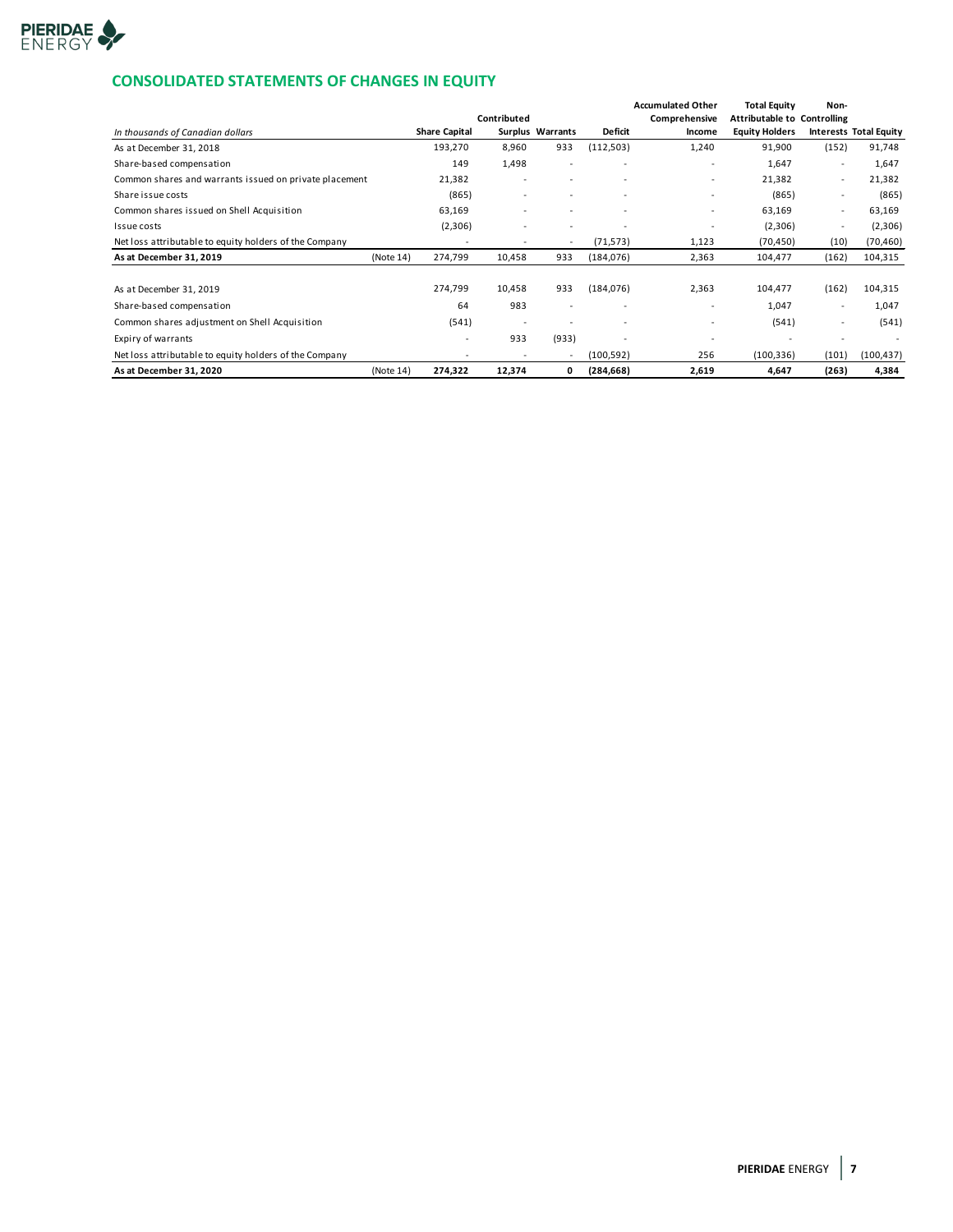

# **CONSOLIDATED STATEMENTS OF CASH FLOWS**

| In thousands of Canadian dollars                 |              | 2020       | 2019       |
|--------------------------------------------------|--------------|------------|------------|
| <b>Operating activities</b>                      |              |            |            |
| Net loss                                         |              | (100, 693) | (71, 583)  |
| Unrealized loss on risk management contracts     |              | 162        | 44         |
| Depletion and depreciation                       | (Note 8)     | 44,013     | 21,986     |
| Impairment of property, plant and equipment      | (Note 8)     | 16,876     |            |
| Impairment of exploration and evaluation assets  | (Note 9)     |            | 27,590     |
| Accretion of financing costs                     | (Note 12,17) | 15,085     | 2,912      |
| Interest expense                                 | (Note 12)    | 1,557      |            |
| Accretion of decomissioning obligations          | (Note 13)    | 840        | 2,959      |
| Amortization of deferred lease inducements       |              |            | (21)       |
| Share-based compensation                         |              | 983        | 1,498      |
| Loss on settlement of term loan                  |              |            | 416        |
| Gain on asset disposition                        |              |            | (80)       |
| Unrealized loss (gain) on foreign exchange       |              |            |            |
|                                                  |              | 106        | 36         |
| Share of net loss of associates                  | (Note 24)    | 12         | 12         |
| Non cash sales                                   |              | 1,832      |            |
| Other amounts payable                            | (Note 21)    | 6,534      |            |
| Settlement of decomissioning obligations         | (Note 13)    | (2, 173)   | (1, 458)   |
| Changes in non-cash working capital              | (Note 20)    | 15,775     | (36,083)   |
| Cash provided by (used in) operating activities  |              | 909        | (51, 772)  |
|                                                  |              |            |            |
| <b>Investing activities</b>                      |              |            |            |
| Additions to property, plant and equipment       | (Note 8)     | (15,065)   | (2,048)    |
| Addition of Shell assets                         | (Note 5)     |            | (166, 122) |
| Additions to exploration and evaluation assets   | (Note 9)     | (2, 178)   | (1,077)    |
| Proceeds from asset disposition                  |              | (51)       | 80         |
| Changes in non-cash working capital              | (Note 20)    | 3,625      |            |
| Cash used in investing activities                |              | (13,669)   | (169, 167) |
|                                                  |              |            |            |
| <b>Financing activities</b>                      |              |            |            |
| Issuance of share capital, net of costs          | (Note 14)    | 64         | 81,031     |
| Restricted cash                                  |              | 16,967     | (9,526)    |
| Payment of closing fee                           | (Note 12)    |            | (6,000)    |
| Increase in term debt                            | (Note 8)     |            | 216,000    |
| Repayment of bank debt                           |              |            | (60,003)   |
| Payments on lease obligations                    |              | (2,780)    | (1,077)    |
| Cash provided by financing activities            |              | 14,251     | 220,425    |
| Increase (decrease) in cash and cash equivalents |              | 1,491      | (514)      |
| Cash and cash equivalents, beginning of year     |              | 9,567      | 9,112      |
| Effect of foreign exchange on cash               |              | 11         | 969        |
| Cash and cash equivalents, end of year           |              | 11,069     | 9,567      |
|                                                  |              |            |            |
| Cash paid:                                       |              |            |            |
| Interest paid in cash                            |              | 29,362     | 65         |
| Income taxes                                     |              |            | 194        |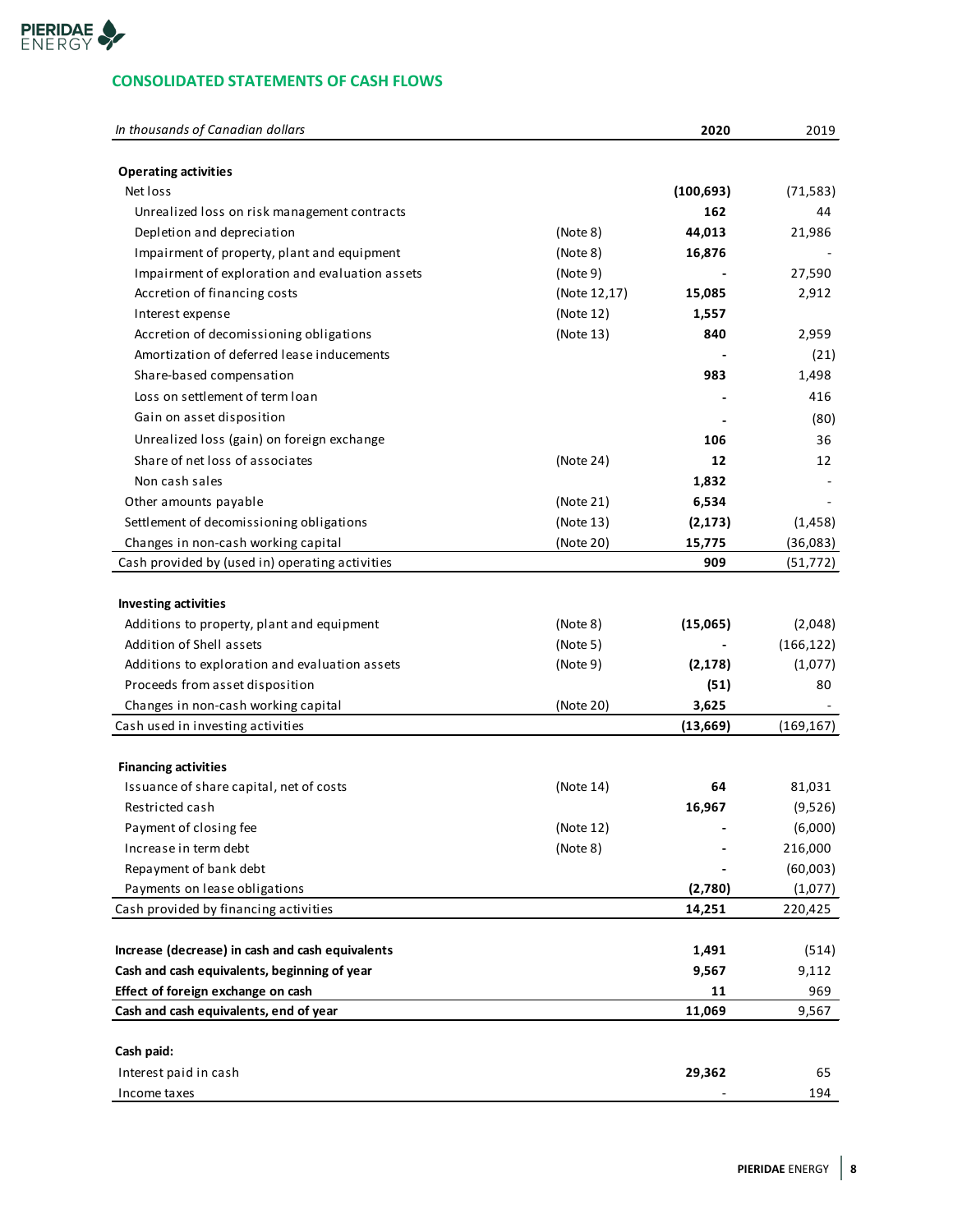

# **NOTES TO THE CONSOLIDATED FINANCIAL STATEMENTS**

# **1.Corporate Information**

Pieridae Energy Limited (the "Company" or "Pieridae") is a publicly traded, Canadian based Company in the business of developing, producing and processing natural gas, and the production of natural gas liquids ("NGL's"). It is also engaged in the development of a fully integrated liquefied natural gas ("LNG") project to be built in Goldboro, Nova Scotia. The common shares of Pieridae trade on the Toronto Stock Exchange ("TSX") under the symbol PEA. The Company was incorporated on May 29, 2012 under the laws of Canada. It is headquartered at 3100, 308 - 4th Avenue SW, Calgary, Alberta, T2P 0H7.

Many of the Company's oil and natural gas activities involve jointly owned assets. The consolidated financial statements reflect only the Company's proportionate interest in such activities and are comprised of the Company and its subsidiaries. Significant subsidiaries include Pieridae Alberta Production Ltd. (formerly Ikkuma Resources Corp.), Pieridae Energy (Canada) Ltd., and Goldboro LNG Limited Partnership.

During 2014, the Company, Pieridae Energy (Canada) Ltd. and Uniper Global Commodities S.E. ("Uniper") entered into an agreement, whereby Uniper acquired a 1.0% ownership interest in Goldboro LNG LP and Pieridae Energy (Canada) Ltd. As at December 31, 2020 the ownership interest of Uniper was 0.8% (December 31, 2019 - 0.8%).

# **2.Basis of presentation**

# **Statement of compliance**

The consolidated financial statements have been prepared in accordance with International Financial Reporting Standards ("IFRS"), as issued by the International Accounting Standards Board ("IASB").

The consolidated financial statements were authorized for issue by the Board of Directors on March 24, 2021.

#### **Basis of measurement**

The consolidated financial statements have been prepared on a historical cost basis except for derivative financial instruments which are measured at fair value as detailed in the accounting policies disclosed in Note 3 "Summary of Accounting Policies".

#### **Functional and presentation currency**

These consolidated financial statements are presented in Canadian dollars. The functional currency of the Company and its subsidiaries is Canadian dollars. All financial information reported in thousands, except per share amounts or where otherwise noted.

#### **Management judgements and estimation uncertainty**

The timely preparation of the consolidated financial statements requires management to make judgments, estimates and assumptions. These estimates and judgement are subject to change and actual results may differ from those estimated. Estimates and underlying assumptions are reviewed on an ongoing basis. Revisions to accounting estimates are recognized in the period in which the estimates are revised and in any future periods affected.

The coronavirus disease 2019 ("COVID-19") outbreak was declared a pandemic by the World Health Organization in March 2020. The spread of COVID-19 has led to disruption in the global economy. The impact of the pandemic on the company's future operations and financial performance is unknown and will be dependent on: the duration of the pandemic, the impact of the pandemic on economic growth, commodity prices and capital markets and government responses and restrictions. The Company has incorporated the anticipated impacts of COVID-19 on its estimates and judgements in preparation of the consolidated financial statements but the inherent risks and uncertainties resulting from the pandemic may result in material changes to the judgements, estimates and assumption in future periods as additional information becomes available.

The key sources of estimation uncertainty that have a significant risk of causing material adjustment to the carrying amounts of assets, liabilities, revenues and expenses are discussed below: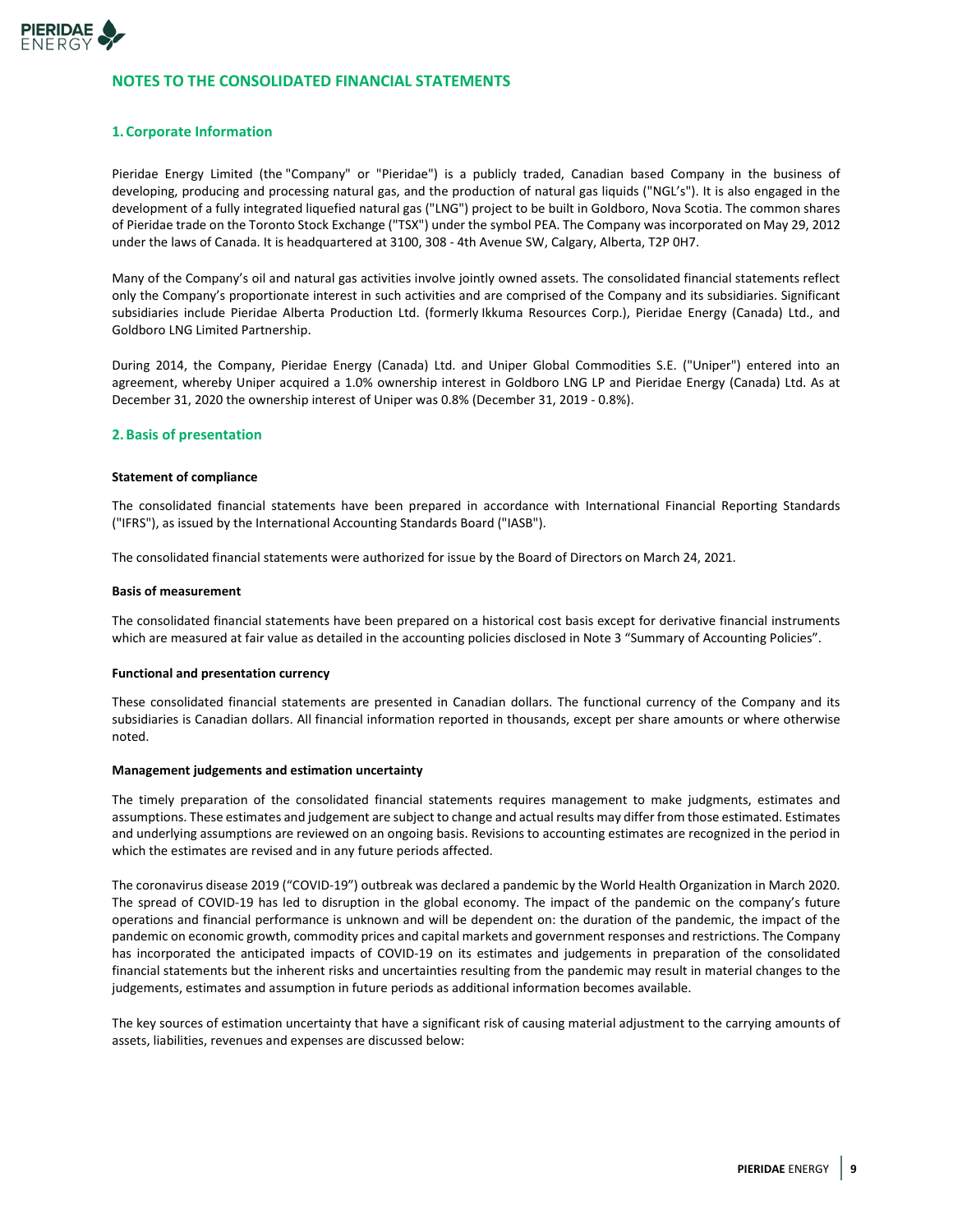

#### **i. Identification of cash generating units**

Some of the Company's assets are aggregated into cash-generating units ("CGU"), for the purpose of calculating depletion and impairment. A CGU is comprised of assets that are grouped together into the smallest group of assets that generate cash inflows from continuing use that are largely independent of the cash inflows of other assets or groups of assets. By their nature, these estimates and assumptions are subject to measurement uncertainty and may impact the carrying value of the Company's assets in future periods.

### **ii. Impairment of petroleum and natural gas assets**

For the purposes of determining whether impairment of petroleum and natural gas assets has occurred, and the extent of any impairment or its reversal, the key assumptions the Company uses in estimating future cash flows are forecasted petroleum and natural gas prices, expected production volumes and anticipated recoverable quantities of proved and probable reserves. These assumptions are subject to change as new information becomes available. Changes in economic conditions can also affect the rate used to discount future cash flow estimates. Changes in the aforementioned assumptions could affect the carrying amounts of assets. Impairment charges and reversals are recognized in profit or loss.

#### **iii. Exploration and evaluation assets**

The application of the Company's accounting policy for exploration and evaluation ("E&E") assets requires management to make certain judgments as to future events and circumstances as to whether economic quantities of reserves have been found in assessing commercial viability and technical feasibility.

#### **iv. Lease arrangements**

The Company applies judgement when reviewing each of its contractual arrangements to determine whether an arrangement contains a lease. The carrying amounts of the right-of-use assets, lease obligations, and the resulting interest and depreciation expense are based on the implicit interest rate within the lease arrangement or, if this information is unavailable, the incremental borrowing rate. Incremental borrowing rates are based on judgments including economic environment, term, and the underlying risk inherent to the asset.

# **v. Debt instruments**

Debt instruments are initially recognized at fair value based on consideration received and adjusted in respect of any transaction costs that are incremental and directly attributable to the issue of the instrument. Subsequent measurement is at amortized cost and the effective interest rate method. Certain financing arrangements contain options which may revise future estimated cash outflow and result in an adjustment to the carrying value of the financial liability. At each reporting period, the Company will estimate whether such options will be exercised and if an adjustment to the financial liability is required. All adjustments arising from such changes in estimates are recognized immediately in profit or loss.

# **vi. Assessment of going concern**

The Company has concluded that there are no material uncertainties related to events or conditions that may cast significant doubt upon its ability to continue as a going concern. In reaching this conclusion, the Company uses significant judgement and estimates, and considered all relevant information, including feasibility of and effectiveness of management's mitigation plans. Accordingly, actual circumstances will differ from those estimates and the variation may be material.

#### **vii. Reserves**

The assessment of reported recoverable quantities of proved and probable reserves include estimates regarding production profile, commodity prices, exchange rates, remediation costs, timing and amount of future development costs and production, transportation and marketing costs for future cash flows. It also requires interpretation of geological, engineering, and geophysical models in anticipated recoveries. The economical, geological and technical factors used to estimate reserves may change from period to period. Changes in reported reserves can impact the carrying values of the Company's property, plant and equipment, the calculation of depletion, the provision for decommissioning obligations and the recognition of deferred tax assets due to changes in expected future cash flows. The recoverable quantities of proved and probable reserves and associated estimated cash flows are independently evaluated by qualified reserve evaluators at least annually.

The Company's petroleum and natural gas reserves represent the estimated quantities of petroleum and natural gas and natural gas liquids which geological, geophysical and engineering data demonstrate with a specified degree of certainty to be economically recoverable in future years from known reservoirs and which are considered economically producible. Such reserves may be considered commercially producible if management has the intention of developing and producing them and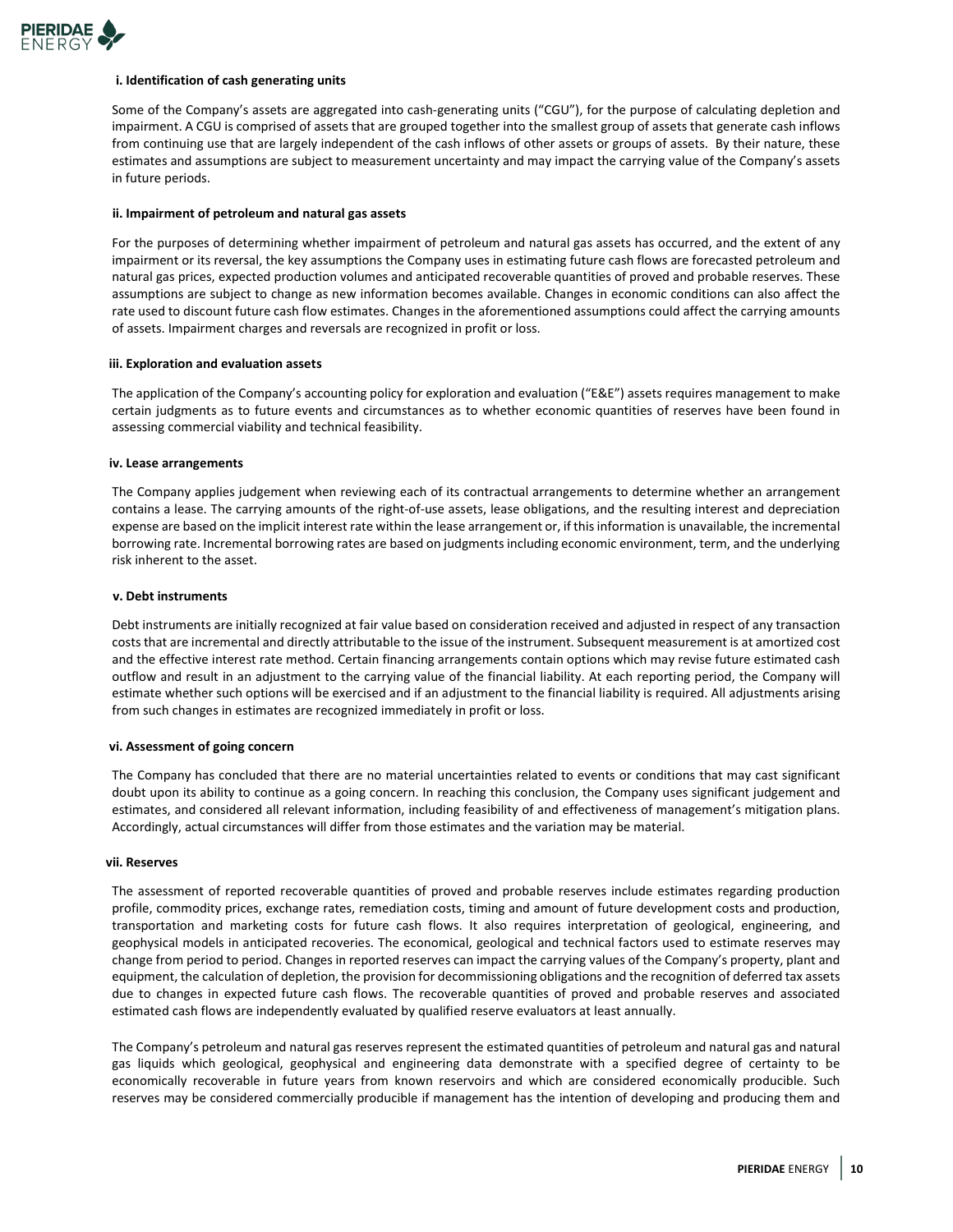

such intention is based upon (i) a reasonable assessment of the future economics of such production; (ii) a reasonable expectation that there is a market for all or substantially all the expected petroleum and natural gas production; and (iii) evidence that the necessary production, transmission and transportation facilities are available or can be made available. Reserves may only be considered proven and probable if the ability to produce is supported by either production or conclusive formation tests. Pieridae's petroleum and gas reserves are determined pursuant to National Instrument 51-101, Standard for Disclosures for Oil and Gas Activities.

#### **viii. Business combinations**

In a business combination, management makes estimates of the fair value of assets acquired and liabilities assumed which includes assessing the value of oil and gas properties based upon the estimation of recoverable quantities of proven and probable reserves acquired. Various valuation techniques are applied for measuring fair value including market comparables and discounted cash flows which rely on assumptions such as forward commodity prices, reserves and resources estimates, production costs and discount rates. Changes in any of these variables could significantly impact the carrying value of the net assets.

#### **ix. Decommissioning obligations**

The Company estimates future decommissioning and remediation costs of production facilities, processing facilities, wells and pipelines at the end of their economic lives. In most instances, abandonment and reclamation of these assets occurs many years into the future. This requires assumptions regarding abandonment date, future environmental and regulatory legislation, the extent of reclamation activities, the engineering methodology for estimating costs, future removal technologies in determining the removal cost, inflation and liability-specific discount rates to determine present value of these cash flows.

#### **x. Share-based payments**

All equity-settled, share-based awards issued by the Company are fair valued using the Black-Scholes option-pricing model. In assessing the fair value of equity-based compensation, estimates must be made regarding the expected volatility in share price, weighted average expected life of the instrument, expected dividend yield, risk-free interest rate and estimated forfeitures at the initial grant date.

# **xi. Financial derivatives**

Financial derivatives are measured at fair value on each reporting date. The Company uses quoted commodity prices at period end to determine the fair value of outstanding financial derivatives. Changes in market pricing between period end and settlement of the derivative contracts could result in a change to the estimated valuation of the instrument.

# **xii. Deferred taxes**

Tax provisions are based on enacted or substantively enacted laws. Changes in those laws could affect amounts recognized in profit or loss both in the period of change, which would include any impact on cumulative provisions, and in future periods. Judgments are made by management to determine the likelihood of whether deferred income tax assets at the end of the reporting period will be realized from future taxable earnings. To the extent that assumptions regarding future profitability change, there can be an increase or decrease in the amounts recognized in respect of deferred tax assets as well as the amount recognized in income or loss for the period in which the change occurs.

# **3.Accounting Policies**

#### **a. Consolidation**

The consolidated financial statements include the accounts of the Company and its subsidiaries. Subsidiaries are entities controlled by the Company. Control exists when the Company has the power to govern the financial and operating policies to obtain benefits from its activities. Intercompany balances and transactions have been eliminated upon consolidation of these financial statements.

#### **b. Business combinations**

The Company accounts for business combinations using the acquisition method when the acquired assets meet the definition of a business under IFRS. The cost of an acquisition is measured as the fair value of the consideration given, including cash and equity. The acquired identifiable assets and liabilities assumed are measured at their fair values at the date of acquisition. Any excess of the cost of acquisition over the fair value of the net identifiable assets acquired is recognized as goodwill. If the cost of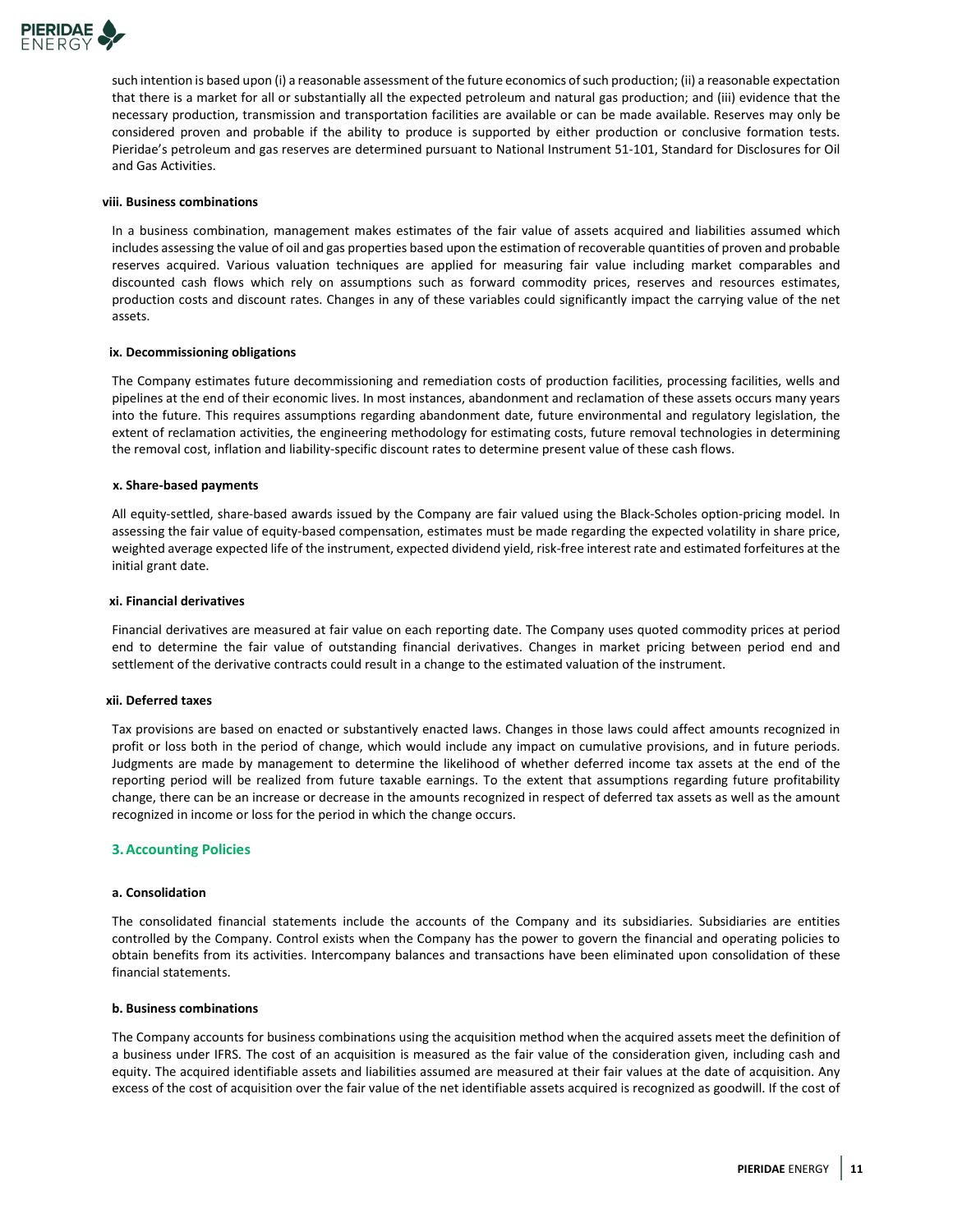

acquisition is below the fair values of the identifiable net assets acquired, the difference is recognized as a bargain purchase gain in the consolidated financial statements of profit or loss. Transaction costs are expensed when incurred.

#### **c. Inventories**

Inventory is primarily comprised of consumables, materials and supplies and is carried at the lower of cost and net realizable value. Cost of inventory consists of purchase costs and is determined using average cost or on a first-in, first-out basis. Net realizable value is the estimated selling price in the ordinary course of business, less estimated costs of completion and the estimated costs necessary to make the sale. If the carrying amount exceeds net realizable value, an impairment is recognized. The impairment may be reversed in a subsequent period if the circumstances which caused it no longer exist and the inventory is still on hand.

#### **d. Financial instruments**

#### *i.* Non-derivative financial instruments

Non-derivative financial instruments comprise cash and cash equivalents, accounts receivable, term debt, and accounts payable. Non-derivative financial instruments are recognized initially at fair value plus, for instruments not at fair value through profit or loss ("FVTPL"), any directly attributable transaction costs. Subsequent to initial recognition, non-derivative financial instruments are measured as described below:

Cash and cash equivalents: Cash and cash equivalents comprise cash on hand, term deposits held with banks, other short-term highly liquid investments with original maturities of three months or less and are measured at amortized cost.

Other: Other non-derivative financial instruments, such as accounts receivable, term debt, and accounts payable and accrued liabilities and other amounts payable are measured at amortized cost using the effective interest method, less any impairment losses. Transaction costs related to our term debt are capitalized and amortized as financial expenses over the term of the term debt. For a financial asset or a financial liability carried at amortized cost, transaction costs directly attributable to acquiring or issuing the asset or liability are added to, or deducted from, the fair value on initial recognition and amortized through profit or loss over the term of the financial instrument. Transaction costs that are directly attributable to the acquisition or issue of a financial asset or a financial liability classified as FVTPL are expensed at inception of the contract.

#### ii. Derivative financial instruments

The Company enters into certain financial derivative contracts in order to manage the exposure to market risks from fluctuations in commodity prices, interest rates and the exchange rate between Canadian and Unites States dollars. These instruments are not used for trading or speculative purposes. The Company has not designated its financial derivative contracts as effective accounting hedges, and thus not applied hedge accounting, even though the Company considers all commodity contracts to be economic hedges. As a result, all financial derivative contracts are classified as fair value through profit or loss and are recorded on the statement of financial position at fair value. Financial derivatives are subsequently measured at fair value with changes in fair value immediately charged to the consolidated statement of loss. Transaction costs are recognized in profit or loss when incurred.

The Company has accounted for its forward physical delivery sales contracts, which were entered into and continue to be held for the purpose of receipt or delivery of non-financial items in accordance with its expected purchase, sale or usage requirements as executory contracts. As such, these contracts are not considered to be derivative financial instruments and have not been recorded at fair value on the statement of financial position. Settlements on these physical sales contracts are recognized as petroleum and natural gas revenue in profit or loss.

Embedded derivatives are separated from the host contract and accounted for separately if the economic characteristics and risks of the host contract and the embedded derivative are not closely related, a separate instrument with the same terms as the embedded derivative would meet the definition of a derivative, and the combined instrument is not measured at fair value through earnings. Changes in the fair value of separable embedded derivatives are recognized immediately in profit or loss.

#### iii.Share capital

Common shares are classified as equity. Incremental costs directly attributable to the issue of common shares and share options are recognized as a deduction from equity, net of any tax effects.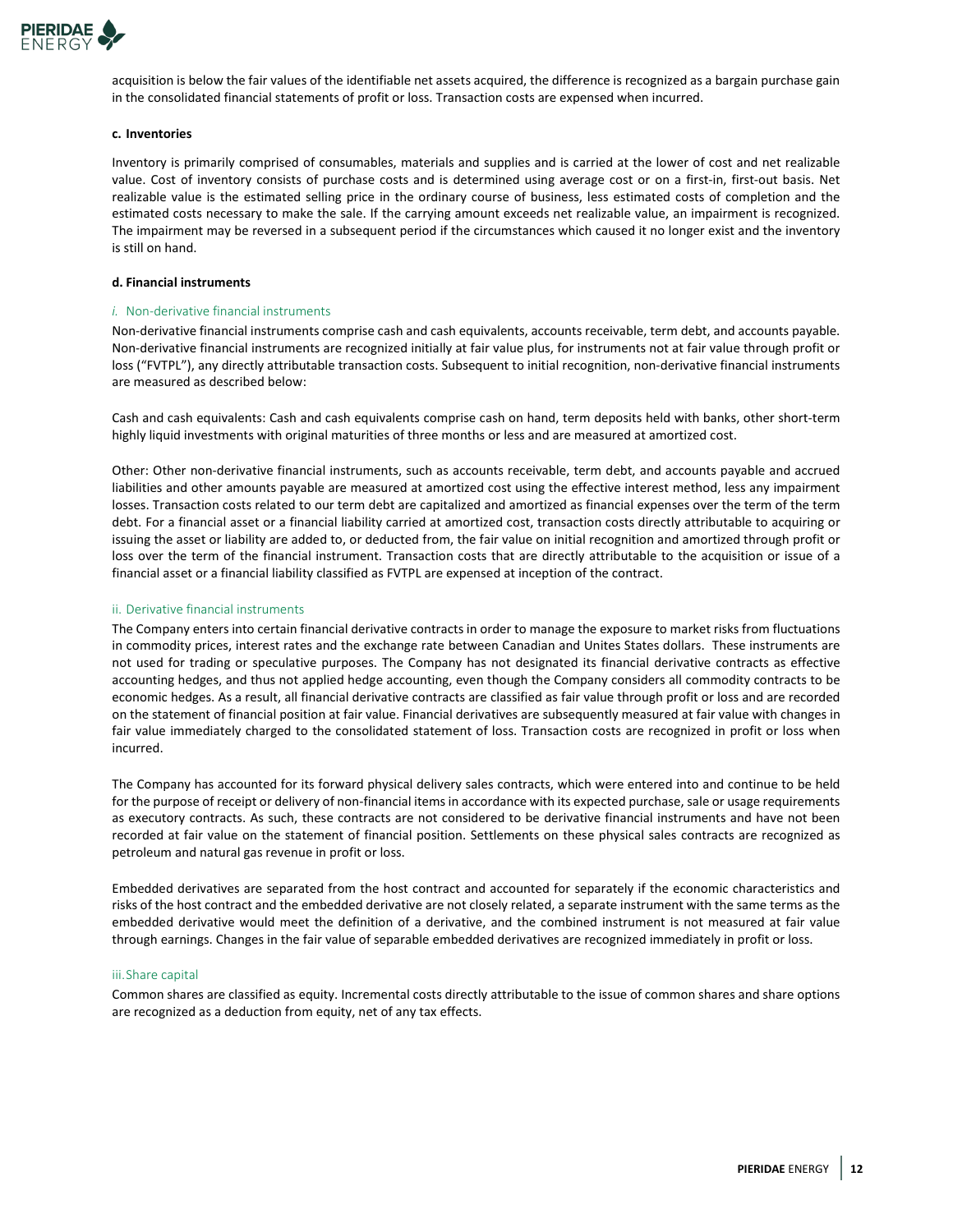

#### **e. Property, plant and equipment**

#### *i.* Recognition and measurement

#### *Exploration and evaluation assets*

Costs incurred prior to obtaining the right to explore a mineral resource are recognized as an expense in the period incurred. E&E activities comprise the Company's exploration and evaluation projects which are pending determination of technical feasibility and commercial viability.

E&E expenditures are initially capitalized and may include mineral license acquisitions, geological and geophysical evaluations, technical studies, exploration drilling and testing and directly attributable general and administrative costs. Tangible assets acquired, which are consumed in developing an intangible exploration asset, are recorded as part of the cost of the exploration asset. The costs are accumulated in cost centers by exploration area pending determination of technical feasibility and commercial viability.

The technical feasibility and commercial viability of extracting a mineral resource in an exploration area is generally considered to be determinable when economical quantities of proved and probable reserves have been discovered. A review of each exploration area is carried out at each reporting date to ascertain whether reserves have been discovered. Upon determination of commercial proved and probable reserves, associated exploration costs are transferred from exploration and evaluation to property, plant and equipment as reported on the Consolidated Statements of Financial Position. Exploration and evaluation assets are reviewed for impairment prior to any such transfer. Assets classified as E&E are not subject to depletion and depreciation until they are classified to property, plant and equipment.

E&E assets are assessed for impairment if: (a) sufficient data exists to determine technical feasibility and commercial viability; (b) facts and circumstances suggest that the carrying amount exceeds the recoverable amount. For purposes of impairment testing, exploration and evaluation assets are allocated to related CGUs.

#### *Development and production costs*

Items of property, plant and equipment, which include oil and gas development and production costs, are measured at cost less accumulated depletion and depreciation and accumulated impairment losses. Property, plant and equipment include land and lease acquisition costs, geological and geophysical costs, costs of drilling and equipping productive wells, costs for production and processing facilities, decommissioning costs, and other directly attributable administrative costs. Property, plant and equipment are accumulated in cost centers based on CGU's for impairment testing. When significant parts of an item of property, plant and equipment have different useful lives, they are accounted for as separate items (major components). Gains and losses on disposal of property, plant and equipment, property swaps and farm-outs, are determined by comparing the proceeds or fair value of the asset received or given up with the carrying amount of property, plant and equipment and are recognized in profit or loss.

Costs incurred subsequent to the determination of technical feasibility and commercial viability and the costs of replacing parts of property, plant and equipment are capitalized only when they increase the future economic benefits embodied in the specific asset to which they relate. All other expenditures are recognized in profit or loss as incurred. Such capitalized petroleum and natural gas assets and equipment generally represent costs incurred in developing proved and/or probable reserves and bringing on or enhancing production from such reserves and are accumulated on a field or geotechnical area basis. The carrying amount of any replaced or sold component is derecognized. The costs of the day-to-day servicing of property, plant and equipment are recognized in profit or loss as incurred.

# ii. Depletion and depreciation

The net carrying value of property, plant and equipment is depleted using the unit of production method by reference to the ratio of production in the year to the related proven and probable reserves, taking into account estimated future development costs necessary to bring those reserves into production. Relative volumes of reserves and production are converted at the energy equivalent conversion ratio of six thousand cubic feet of natural gas to one barrel of oil. Future development costs are estimated by taking into account the level of development required to produce those reserves. These estimates are reviewed by independent engineers at least once annually.

Capitalized plant turnaround costs are depreciated on a straight-line basis over the estimated time until the next turnaround is completed. Corporate assets, which include office furniture and equipment, software and computer equipment are depreciated on a straight-line basis over the useful lives of the assets, which are estimated to be five years, or on a declining balance basis of 20 to 30 percent per year.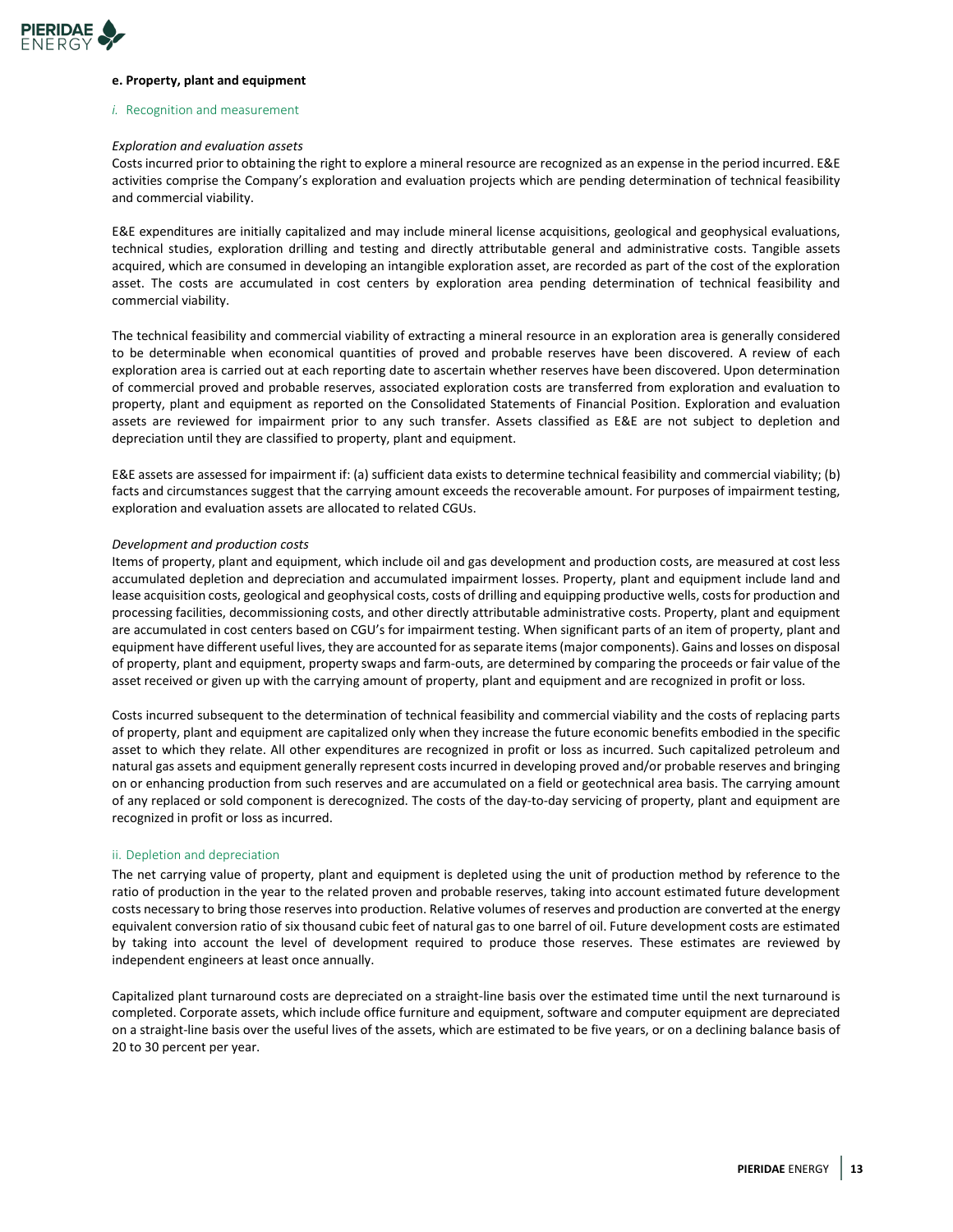

#### **f. Impairment**

#### i. Financial assets

A financial asset is assessed at each reporting date to determine whether there is any objective evidence that it is impaired by measuring the asset's expected credit loss ("ECL"). The ECL pertaining to accounts receivable is assessed at initial recognition and this provision is re-assessed at each reporting date. The provision is adjusted as a result of changes in historical default rates, age of balances outstanding and counterparty credit metrics. In making an assessment as to whether financial assets are creditimpaired, the Company considers historically realized bad debts and evidence of a debtor's present financial condition. The carrying amounts of financial assets are reduced by the amount of the ECL through an allowance account and losses are recognized through profit or loss. Individually significant financial assets are tested for impairment on an individual basis. The remaining financial assets are assessed collectively in groups that share similar credit risk characteristics.

### ii. Non-financial assets

The carrying amounts of the Company's non-financial assets, other than exploration and evaluation and deferred tax assets, are reviewed at each reporting date to determine whether there is any indication of impairment. If any such indication exists, then the assets recoverable amount is estimated. Exploration and evaluation assets are assessed for impairment when they are reclassified to property, plant and equipment, and also if facts and circumstances suggest that the carrying amount exceeds the recoverable amount.

For the purpose of impairment testing, assets are grouped together into the smallest group of assets that generates cash inflows from continuing use that are largely independent of the cash inflows of other assets or group of assets or CGU's. The recoverable amount of an asset or a CGU is the greater of its value in use and its fair value less costs to sell. In assessing value in use, the estimated future cash flows from proved and probable reserves are discounted to their present value that reflects current market assessments of the time value of money and the risks specific to the asset. Fair value less costs to sell is determined as the amount that would be obtained from the disposition of the asset in an arm's length transaction between knowledgeable and willing parties. The petroleum and natural gas future prices used in the impairment test are based on period-end commodity price forecasts estimated by the Company's independent reserves evaluator and are adjusted for petroleum and natural gas differentials, transportation and marketing costs specific to the Company.

Where circumstances change such that an impairment no longer exists or is less than the amount previously recognized, the carrying amount of the CGU is increased to the revised estimate of its recoverable amount as long as the revised estimate does not exceed the carrying amount that would have been determined, net of depletion and depreciation, had no impairment loss been recognized for the CGU in prior periods. A reversal of an impairment loss is recognized immediately through income or loss.

#### **g. Provisions**

Provisions are recognized when the Company has a present obligation (legal or constructive), as a result of a past event, if it is probable the Company will be required to settle the obligation and a reliable estimate can be made of the amount of the obligation. The amount recognized as a provision is the best estimate of the consideration required to settle the present obligation at the end of the reporting period, taking into account the risks and uncertainties surrounding the obligation. When a provision is measured using the cash flows estimated to settle the present obligation, its carrying amount is the present value of those cash flows (where the effect of the time value of money is significant).

When some or all of the economic benefits required to settle a provision are expected to be recovered from a third party, a receivable is recognized as an asset if it is virtually certain that reimbursement will be received, and the amount of the receivable can be measured reliably.

Provisions are not recognized for future operating losses.

# i. Decommissioning obligations

The Company's activities give rise to dismantling, decommissioning and site disturbance remediation activities. Provision is made for the estimated cost of site restoration and capitalized in the relevant asset category.

Decommissioning obligations are measured at the present value of management's best estimate of expenditure required to settle the present obligation at the statement of financial position date using the risk-free interest rate. Subsequent to the initial measurement, the obligation is adjusted at the end of each period to reflect the passage of time and changes in the estimated future cash flows underlying the obligation. The increase in the provision due to the passage of time is recognized as a finance cost whereas increases/decreases due to changes in the estimated future cash flows are capitalized. Actual costs incurred upon settlement of the decommissioning obligations are charged against the provision to the extent the provision was established.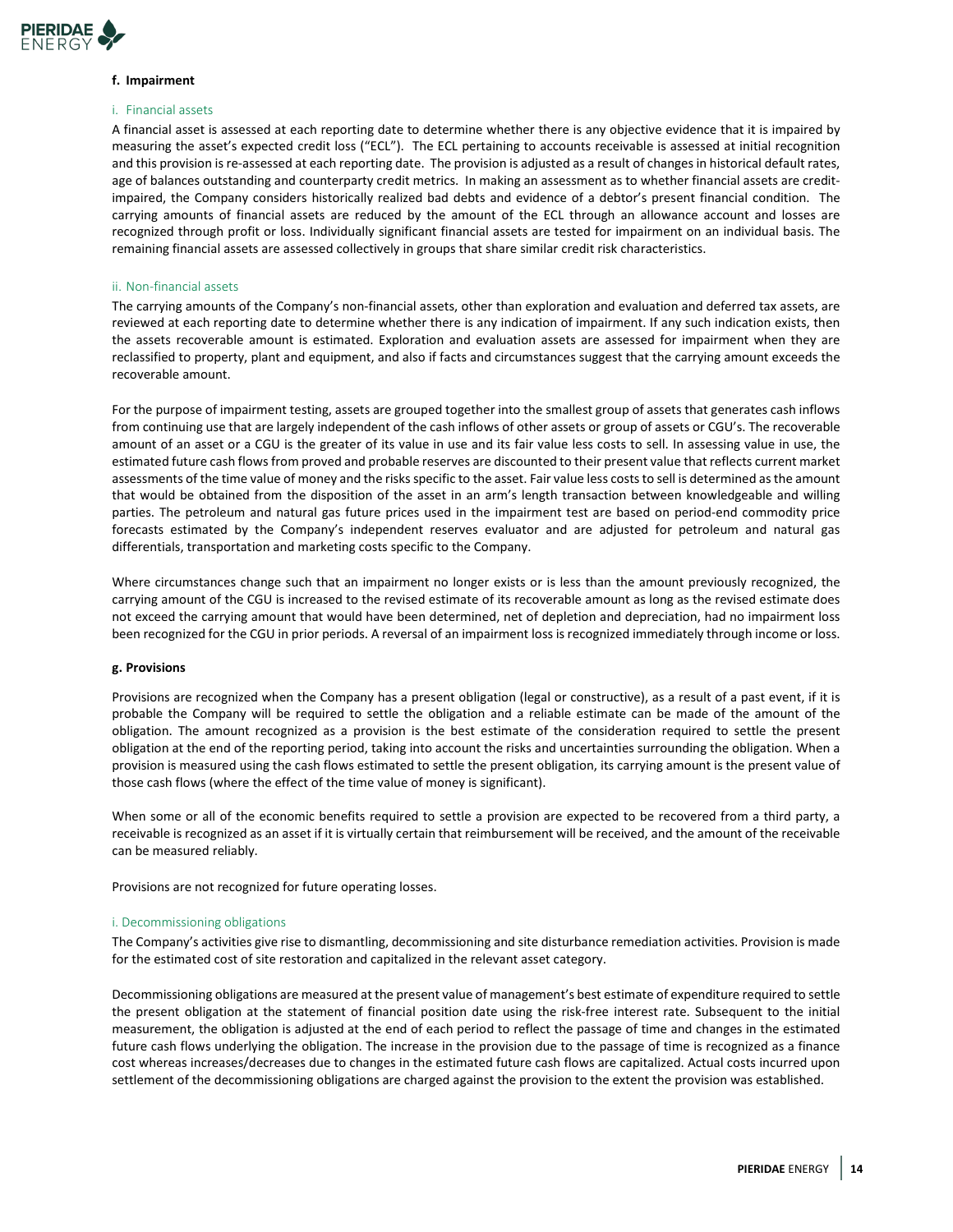

#### **h. Revenue recognition**

Revenue from the sale of petroleum and natural gas is measured based on the consideration specified in contracts with customers. The Company recognizes revenue when it transfers control of the product to the buyer. This is generally at the time the customer obtains legal title to the product and when it is physically transferred to the custody transfer point accepted by the customer, often terminals, pipelines or other transportation methods.

The Company evaluates its arrangements with counterparties and partners to determine if the Company acts as the principal or as an agent. In making this evaluation, management considers if the Company obtains control of the product delivered, which is indicated by the Company having the primary responsibility for the delivery of the product, having the ability to establish prices or having inventory risk. If the Company acts in the capacity of an agent rather than as a principal in a transaction, then the revenue is recognized on a net-basis, only reflecting the fee, if any, realized by the Company from the transaction.

Tariffs and tolls charged to other entities for use facilities owned by the Company are recognized as revenue as they accrue in accordance with the terms of the service or tariff and tolling agreements.

Royalty income is recognized as it accrues in accordance with the terms of the overriding royalty agreements.

# **i. Foreign currency transactions**

Transactions completed in currencies other than the functional currency are translated into the functional currency at the exchange rates prevailing at the time of the transactions. Foreign currency assets and liabilities are translated to functional currency at the period-end exchange rate. Revenue and expenses are translated to functional currency using the average exchange rate for the period. Realized and unrealized gains and losses resulting from the settlement or translation of foreign currency transactions are included in profit or loss.

Certain subsidiaries of the Company operate and transact primarily in currencies other than the Canadian dollar. The designation of a subsidiary's functional currency is a management judgment based on the currency of the primary economic environment in which the subsidiary operates. The financial statements of each entity are translated into Canadian dollars in preparation of the Company's consolidated financial statements. The assets and liabilities of a foreign denominated operation are translated to Canadian dollars at the period-end exchange rate. Revenues and expenses of foreign denominated operations are translated to Canadian dollars using the average exchange rate for the period. Foreign exchange differences are recognized in accumulated other comprehensive income or loss.

#### **j. Share-based compensation**

Equity-settled share-based awards granted by the Company include stock options granted to directors, officers, employees and key consultants. The fair value determined at the grant date of an award is expensed on a graded basis over the vesting period of each respective tranche of an award with a corresponding adjustment to contributed surplus. In calculating the expense of share-based awards, the Company revises its estimate of the number of equity instruments expected to vest by applying an estimated forfeiture rate for each vesting tranche and subsequently revising this estimate throughout the vesting period, as necessary, with a final adjustment to reflect the actual number of awards that vest. Upon the exercise of share-based awards, consideration paid together with the amount previously recognized in contributed surplus is recorded as an increase to share capital. In the event that vested share-based awards expire without being exercised, previously recognized compensation costs associated with such rewards are not reversed.

The fair value of equity-settled share-based awards is measured using the Black-Scholes option-pricing model taking into account the terms and conditions upon which the awards were granted. Measurement inputs as at the grant date include: share price, exercise price, expected volatility, weighted average expected life of the instruments, expected dividends and the risk-free interest rate applicable to the term of the award.

#### **k. Finance income and expenses**

Finance expenses comprise service charges, interest expense on term debt and accretion on deferred financing costs and accretion of decommissioning obligations. Borrowing costs incurred for the construction of qualifying assets are capitalized during the period of time that is required to complete and prepare the assets for their intended use or sale. All other borrowing costs are recognized in profit or loss using the effective interest rate method. The capitalization rate used to determine the amount of borrowing costs to be capitalized is the weighted average interest rate applicable to the Company's outstanding term debt during the period.

Interest income is recognized as it accrues in profit or loss, using the effective interest method.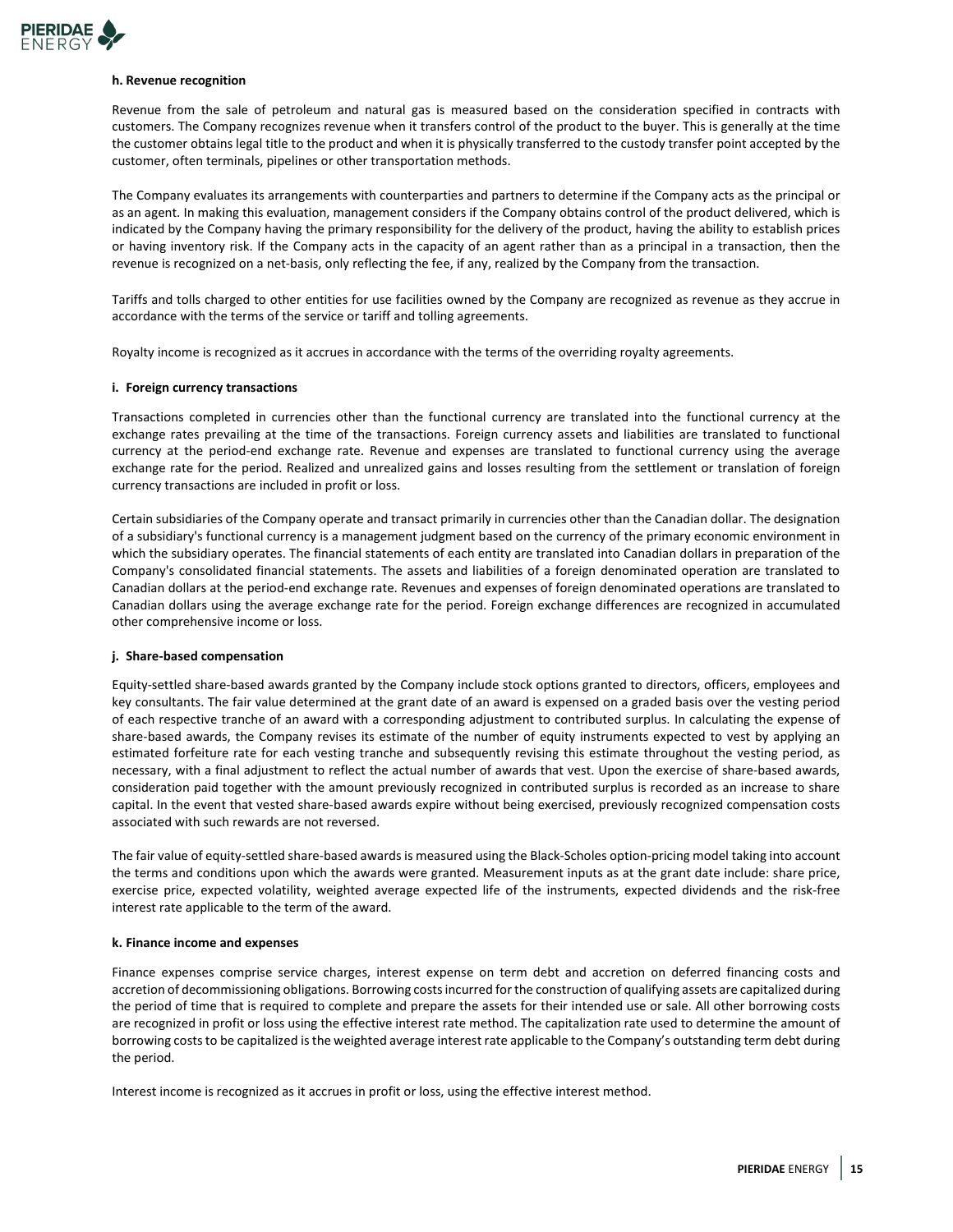

#### **l. Income tax**

Income tax expense comprises current and deferred tax and is recognized in net income or loss except to the extent that it relates to items recognized directly in equity.

Current tax is the expected tax payable on the taxable income for the year, using tax rates enacted or substantively enacted at the reporting date, and any adjustments to tax payable in respect of previous years.

Deferred tax is recognized using the balance sheet method, providing for temporary differences between the carrying amounts of assets and liabilities for financial reporting purposes and the amounts used for taxation purposes. Deferred tax is not recognized on the initial recognition of assets or liabilities in a transaction that is not a business combination. In addition, deferred tax is not recognized for taxable temporary differences arising on the initial recognition of goodwill. Deferred tax is measured at the tax rates that are expected to be applied to temporary differences when they reverse, based on the laws that have been enacted or substantively enacted by the reporting date. Deferred tax assets and liabilities are offset if there is a legally enforceable right to offset, and they relate to income taxes levied by the same tax authority on the same taxable entity, or on different tax entities, but they intend to settle current tax liabilities and assets on a net basis or their tax assets and liabilities will be realized simultaneously.

A deferred tax asset is recognized to the extent that it is probable that future taxable profits will be available against which the temporary difference can be utilized. Deferred tax assets are reviewed at each reporting date and are reduced to the extent that it is no longer probable that the related tax benefit will be realized.

### **m. Per share information**

Basic earnings per share information is calculated on the basis of weighted average number of common shares outstanding during the period. Diluted per share information reflects the potential dilutive effect of stock options and warrants. No adjustment to diluted net loss per share is made if the result of these calculations is anti-dilutive.

# **n. Flow-through shares**

The resource expenditure deductions for income tax purposes related to exploration and development activities funded by flowthrough share arrangements are renounced to investors in accordance with tax legislation. On issuance the premium received on the flow-through shares, being the difference in price over a common share with no tax attributes, is recognized on the consolidated statements of financial position. As expenditures are incurred, the deferred taxes associated with the renounced tax deductions are recognized through profit and loss along with a pro-rata portion of the deferred premium.

#### **o. Joint arrangements**

The Company conducts its exploration and development activities independently, as well as jointly with others through jointly controlled assets and operations. All of the Company's current interests in joint arrangements are classified as joint operations. To account for these arrangements, the Company recognizes its proportionate share of the related revenues, expenses, assets and liabilities of such joint operations.

#### **p. Determination of fair value**

A number of the Company's accounting policies and disclosures require the determination of fair value, for both financial and non-financial assets and liabilities. Fair values have been determined for measurement and/or disclosure purposes based on the following methods. When applicable, further information about the assumptions made in determining fair values is disclosed in the notes specific to that asset or liability.

#### i. Property, plant and equipment and intangible exploration assets

The fair value of property, plant and equipment recognized in a business combination is based on market values. The market value of property, plant and equipment is the estimated amount for which property, plant and equipment could be exchanged on the acquisition date between a willing buyer and a willing seller in an arm's-length transaction after proper marketing wherein the parties had each acted knowledgeably, prudently and without compulsion. The market value of oil and natural gas interests (included in property, plant and equipment) and exploration assets is estimated with reference to the discounted cash flow expected to be derived from oil and natural gas production based on externally prepared reserve reports. The risk-adjusted discount rate is specific to the asset with reference to general market conditions. The market value of other items of property, plant and equipment is based on the quoted market prices for similar items.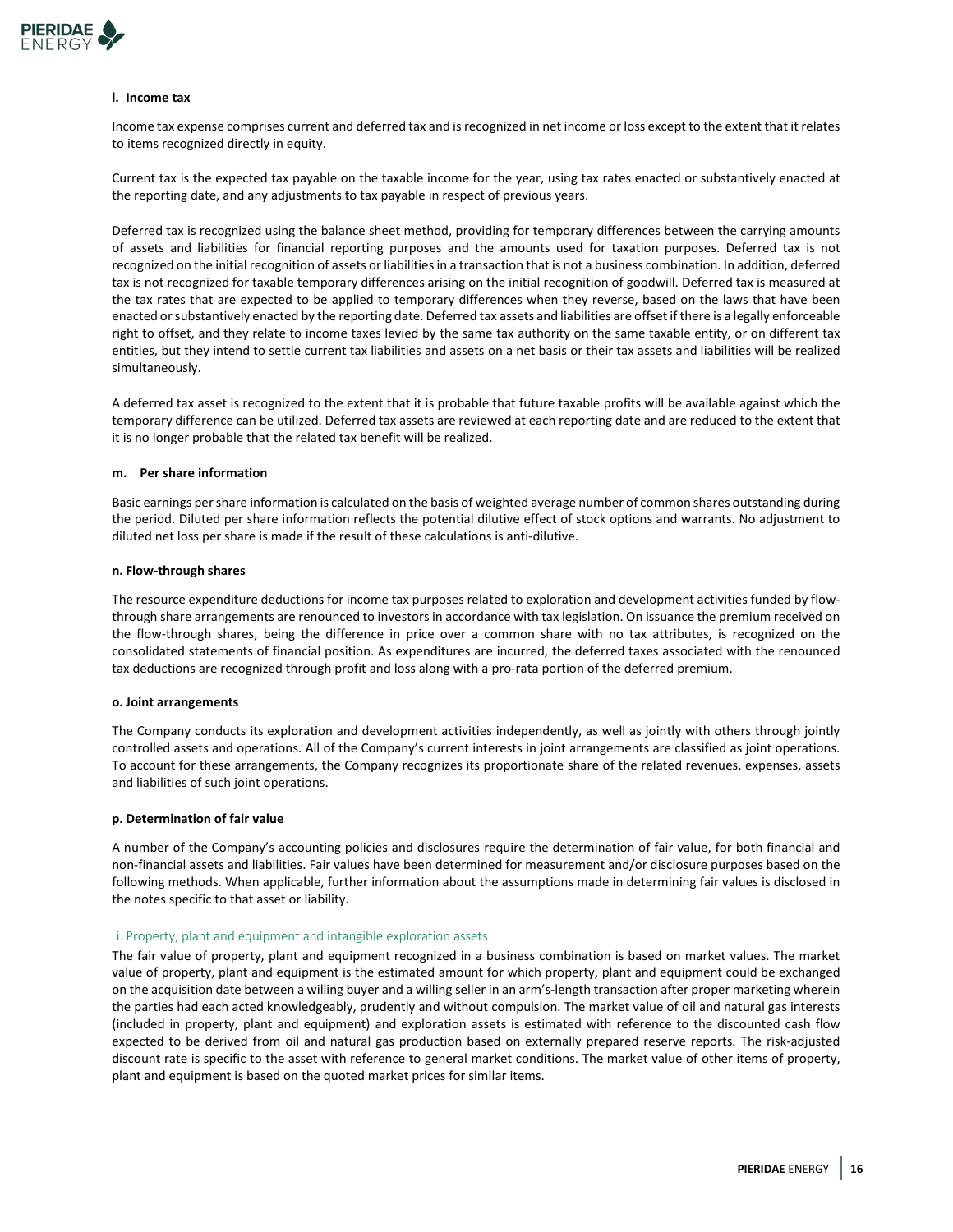

ii. Cash and cash equivalents, accounts receivable, term debt, accounts payable and accrued liabilities and other amounts payable

Cash and cash equivalents, accounts receivable, accounts payable and accrued liabilities and other amounts payable are measured at amortized cost. The contractual cash flows received from the financial assets are solely payments of principal and interest and are held within a business model whose objective is to collect the contractual cash flows.

Term debt bears a fixed interest rate and is carried at its amortized cost using the effective interest method.

#### iii. Derivatives

The fair value of financial commodity price risk management contracts is determined by discounting the difference between the contracted prices and published forward price curves as at the statement of financial position date, using the remaining contracted oil and natural gas volumes and a risk-free interest rate (based on published government rates). The fair value of options and costless collars is based on option models that use published information with respect to volatility, prices and interest rates.

#### iv. Share options

The fair value of employee share options is measured using a Black-Scholes option-pricing model. Measurement inputs include share price on measurement date, exercise price of the instrument, expected volatility (based on weighted average historic volatility adjusted for changes expected due to publicly available information), weighted average expected life of the instruments (based on historical experience and general option holder behaviour), expected dividends, and the risk-free interest rate (based on government bonds).

#### v. Measurement

The Company classifies the fair value of these transactions according to the following hierarchy based on the amount of observable inputs used to value the instrument.

*Level 1* – Quoted prices are available in active markets for identical assets or liabilities as of the reporting date. Active markets are those in which transactions occur in sufficient frequency and volume to provide pricing information on an ongoing basis.

*Level 2* – Pricing inputs are other than quoted prices in active markets included in Level 1. Prices are either directly or indirectly observable as of the reporting date. Level 2 valuations are based on inputs, including quoted forward prices for commodities, time value and volatility factors, which can be substantially observed or corroborated in the marketplace.

*Level 3* – Valuations in this level are those with inputs for the asset or liability that are not based on observable market data.

Refer to Note 19 of the consolidated financial statements, which provides fair value measurement information for financial assets and liabilities.

#### **q. Leases**

A contract is, or contains, a lease if the contract conveys the right to control the use of an identified asset for a period of time in exchange for consideration. A lease obligation, and corresponding lease asset, are recognized at the commencement of the lease. The present value of the lease obligation is based on the future lease payments and is discounted using the Company's incremental borrowing rate when the rate implicit in the lease is not readily available. The Company uses a single discount rate for a portfolio of leases with similar characteristics. The lease asset is recognized at the amount of the lease obligation, adjusted for lease incentives received and initial direct costs, on commencement of the lease. Depreciation is recognized on the lease asset over the shorter of the estimated useful life of the asset or the lease term. Lease payments are allocated between the liability and interest expense. Interest expense is recognized on the lease obligations using the effective interest rate method and payments are applied against the lease obligation.

# **4.New Accounting Policies and Standards**

#### **Business combinations**

Effective January 1, 2020, the Company adopted the amendment to IFRS 3 Business Combinations. This amendment narrowed and clarified that in order to be considered a business, an integrated set of activities and assets must include, at a minimum, an input and a substantive process that together significantly contribute to the ability to create output. Furthermore, it clarifies that a business can exist without including all of the inputs and processes needed to create outputs. This permits a simplified assessment to determine whether an acquired set of activities can be recognized as an asset acquisition, rather than a business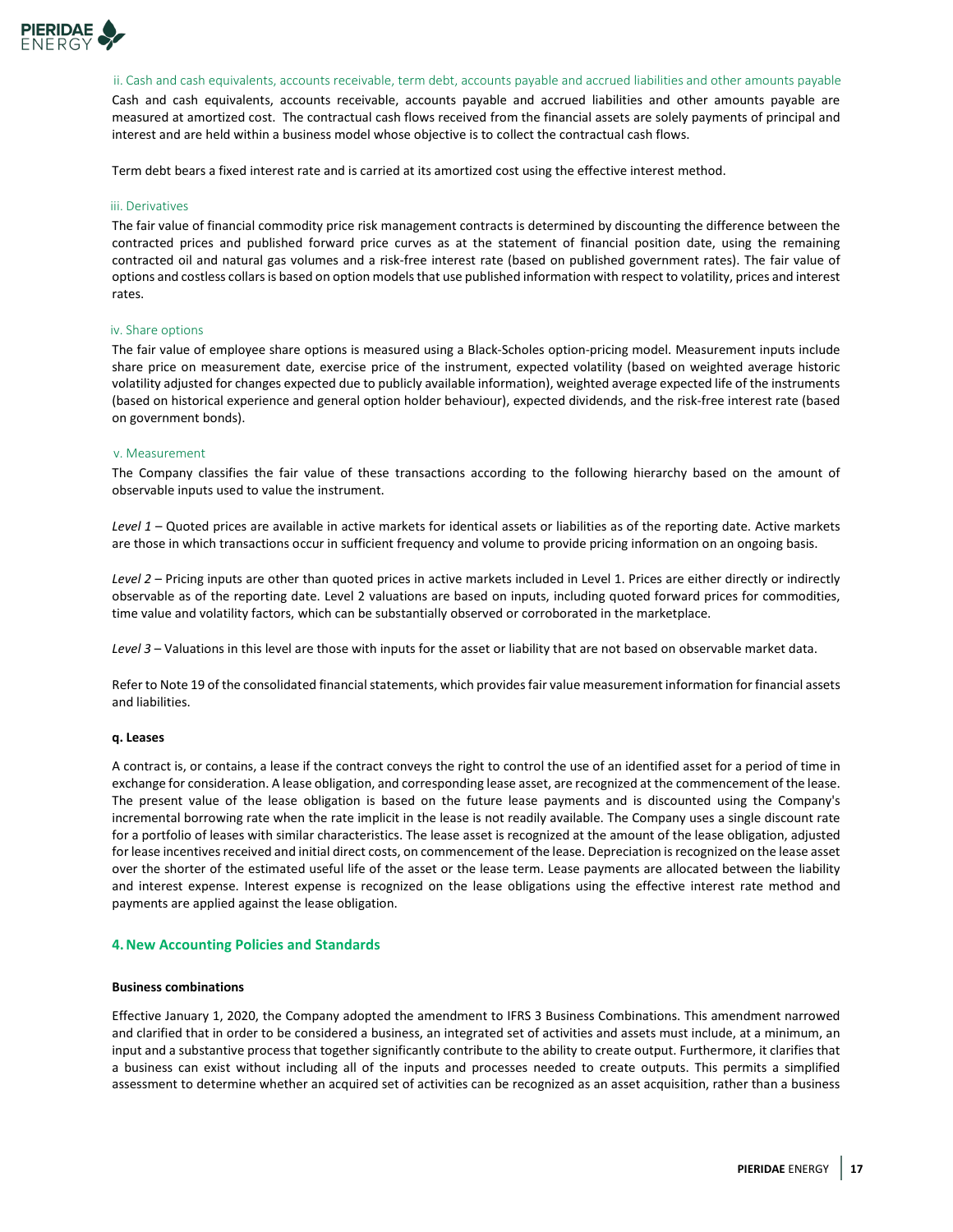

combination. During the year ended December 31, 2020, the Company did not have any acquisitions requiring the application of this amendment.

#### **Government grants**

Government grants are recognized when there is reasonable assurance that the Company will comply with the conditions attached to them and the grants will be received. When the conditions of a grant relate to income or expense, it is recognized in profit or loss in the period in which the expenditures are incurred or income is earned. When the conditions of a grant relate to an underlying asset, it is recognized as a reduction to the carrying amount of the related asset and amortized into income on a systematic basis over the expected useful life of the underlying asset through depletion and depreciation. For the year ended December 31, 2020, the Company recognized \$3.4 million related to the CEWS program which reduced operating expenses by \$2.5 million and general and administrative expenses by \$0.9 million respectively.

#### **New accounting standards and amendments not yet adopted**

There are currently no not-yet-effective IFRS or IFRIC interpretations that are expected to have a material impact on the Company.

# **5.Business Combinations**

The Company did not have any business combinations during the year ended December 31, 2020.

Effective October 16, 2019 Pieridae closed its acquisition of all of Shell Canada Energy's ("Shell") midstream and upstream assets in the southern Alberta Foothills (the "Shell Assets") for total consideration of \$190.0 million (the "Acquisition") in accordance with the terms of the amended and restated purchase and sale agreement dated October 7, 2019 (the "PSA"). Pieridae paid to Shell \$165.0 million in cash and satisfied the balance of the purchase price through the issuance to Shell of 15.2 million common shares of the Company having an aggregate value of \$15.0 million determined in accordance with the PSA. Pieridae funded the Acquisition through the issuance of term debt (refer to Note 12 of the consolidated financial statements) and \$63.2 million of equity including the \$15.0 million of shares issued to Shell. The acquisition was accounted for as a business combination whereby the net assets acquired, and liabilities assumed were recorded at fair value at the acquisition date. The fair value of petroleum and natural gas properties acquired was determined using estimates of proved reserves as evaluated by an independent reserve evaluator. An adjustment of \$0.5 million was recorded in 2020 to update the value of shares issued related to the southern Alberta Foothills assets acquired.

The total consideration paid, and the fair value estimate of assets and liabilities acquired and assumed, are set forth in the table below:

| (\$ 000s)                            |            |
|--------------------------------------|------------|
| Consideration                        |            |
| Cash                                 | 175,000    |
| Common shares issued                 | 15,000     |
| <b>Total consideration</b>           | 190,000    |
|                                      |            |
| Fair value of net assets acquired    |            |
| Materials inventory                  | 23,878     |
| Petroleum and natural gas properties | 281,689    |
| Decommissioning obligations          | (115, 567) |
| Net assets acquired                  | 190,000    |

# **6. Segmented Financial Information**

The Company's reportable segments are determined based on the nature of the underlying operations, and the operations of the separate subsidiaries involved in these activities. A summary of the Company's business segments are as follows:

The upstream segment is comprised predominantly by the petroleum and natural gas production operations and properties. It also includes the Company's upstream operations in Eastern Canada, and certain corporate overhead activities associated with these operations. Upstream is currently the only segment generating operating revenues.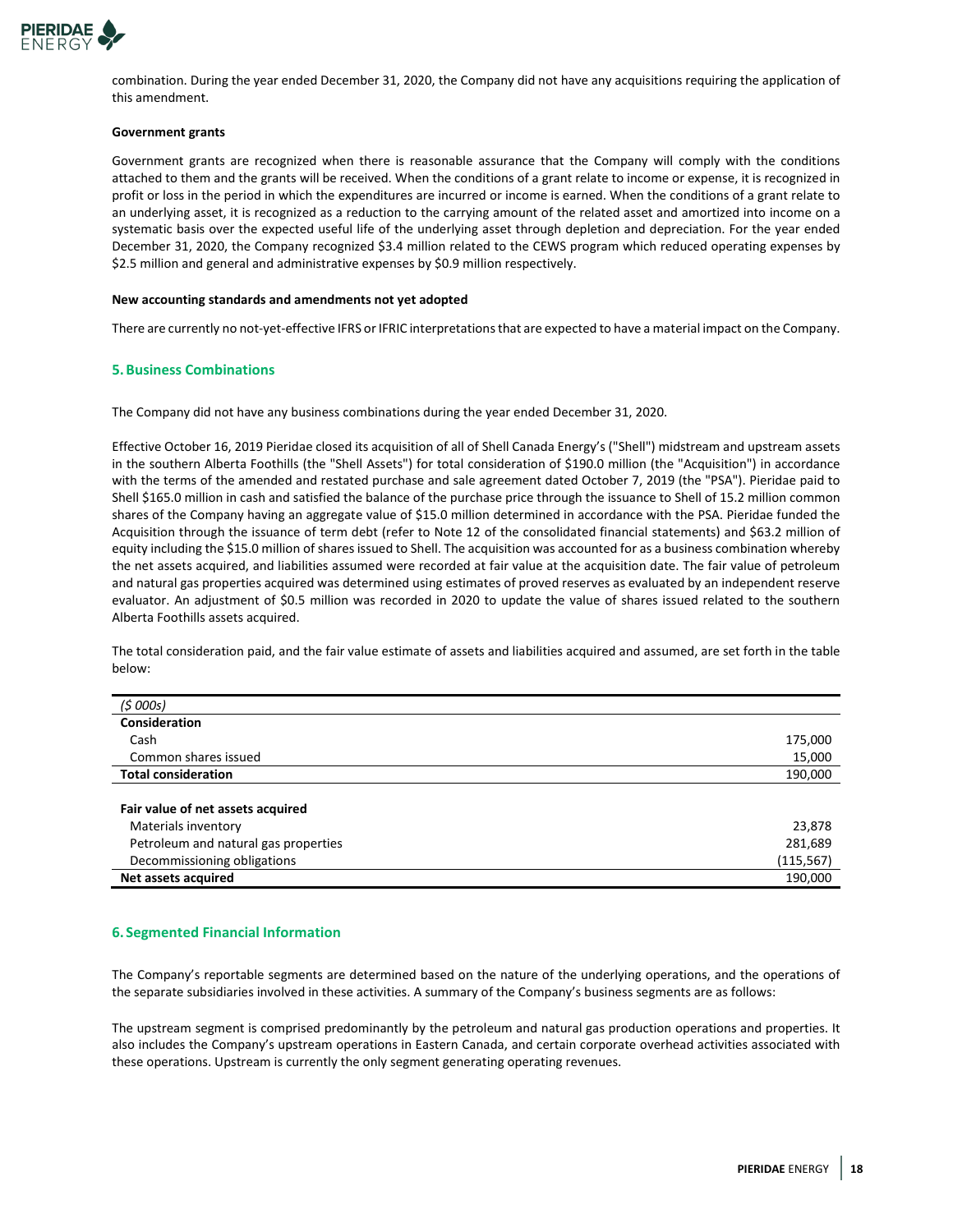

The LNG segment contains all activities associated with the development of the Company's proposed LNG facility in Goldboro, Nova Scotia and the majority of Pieridae's corporate overhead activities.

|                                                      |                | Upstream                          |                          | <b>LNG</b>               |                          | Consolidated             |           |
|------------------------------------------------------|----------------|-----------------------------------|--------------------------|--------------------------|--------------------------|--------------------------|-----------|
| In thousands of Canadian dollars                     | Classification | 2020                              | 2019                     | 2020                     | 2019                     | 2020                     | 2019      |
| Revenue                                              |                |                                   |                          |                          |                          |                          |           |
| Petroleum and natural gas                            | 14             | 238,079                           | 104,910                  |                          |                          | 238,079                  | 104,910   |
| Royalties                                            | 16             | (9,609)                           | (3,755)                  | ٠                        | $\overline{\phantom{a}}$ | (9,609)                  | (3,755)   |
|                                                      |                | 228,470                           | 101,155                  | ÷                        | $\overline{a}$           | 228,470                  | 101,155   |
| Other income                                         | 15             | 3,157                             | 2,665                    |                          |                          | 3,157                    | 2,665     |
| Third party processing                               | 17             | 25,538                            | 6,831                    |                          | $\overline{\phantom{a}}$ | 25,538                   | 6,831     |
|                                                      |                | 257,165                           | 110,651                  | $\sim$                   | $\overline{\phantom{a}}$ | 257,165                  | 110,651   |
| Realized gain (loss) on risk manangement contracts   | 18             | 12,708                            | (657)                    |                          |                          | 12,708                   | (657)     |
| Unrealized (loss) gain on risk manangement contracts | 23             | (162)                             | (44)                     |                          | $\overline{\phantom{a}}$ | (162)                    | (44)      |
|                                                      |                | 269,711                           | 109,950                  |                          |                          | 269,711                  | 109,950   |
| <b>Expenses</b>                                      |                |                                   |                          |                          |                          |                          |           |
| Operating                                            | 40             | 203,432                           | 77,036                   |                          |                          | 203,432                  | 77,036    |
| Transportation                                       | 41             | 15,718                            | 7,957                    |                          |                          | 15,718                   | 7,957     |
| General and administrative                           | 35             | 13,122                            | 6,452                    | 9,367                    | 13,472                   | 22,489                   | 19,924    |
| <b>Development</b>                                   |                |                                   | $\overline{\phantom{a}}$ | 18,742                   | 9,150                    | 18,742                   | 9,150     |
| Finance                                              | 45             | 48,768                            | 16,424                   |                          |                          | 48,768                   | 16,424    |
| Depletion and depreciation                           | 31             | 43,439                            | 21,503                   | 574                      | 483                      | 44,013                   | 21,986    |
| Impairment of property, plant and equipment          | 71             | 16,876                            |                          |                          |                          | 16,876                   |           |
| Impairment of exploration and evaluation assets      | 70             | $\overline{\phantom{a}}$          | 27,590                   |                          |                          | $\blacksquare$           | 27,590    |
| Share-based compensation                             | 19             | 389                               | 456                      | 594                      | 1,042                    | 983                      | 1,498     |
| Foreign exchange gain (loss)                         | 89             | (629)                             | 26                       |                          | 10                       | (629)                    | 36        |
| Share of net loss of associates                      | 83             | 12                                | 12                       |                          |                          | 12                       | 12        |
| Gain on asset disposition                            |                | $\overline{\phantom{a}}$          | (80)                     | $\overline{\phantom{a}}$ | $\overline{\phantom{a}}$ | $\overline{\phantom{a}}$ | (80)      |
|                                                      |                | 341,127                           | 157,376                  | 29,277                   | 24,157                   | 370,404                  | 181,533   |
| Net loss before taxes                                |                | (71, 416)                         | (47, 426)                | (29, 277)                | (24, 157)                | (100, 693)               | (71, 583) |
| Deferred income tax recovery                         |                |                                   |                          |                          |                          |                          |           |
| <b>Net loss</b>                                      |                | (71, 416)                         | (47, 426)                | (29, 277)                | (24, 157)                | (100, 693)               | (71, 583) |
|                                                      |                |                                   |                          |                          |                          |                          |           |
| As at                                                |                | December 31, December 31,<br>2020 | 2019                     |                          |                          |                          |           |

|                                  | December 31, December 31 |         |
|----------------------------------|--------------------------|---------|
| As at                            | 2020                     | 2019    |
| Upstream assets                  | 598.200                  | 590.213 |
| LNG assets                       | 14.451                   | 12.261  |
| <b>Total consolidated assets</b> | 612.651                  | 602.474 |

Upstream assets include materials inventory acquired as part of the Acquisition on October 16, 2019 (refer to Note 5 of the consolidated financial statements). As at December 31, 2020, the Company held \$23.9 million (December 31, 2019 - \$23.5 million) of materials inventory.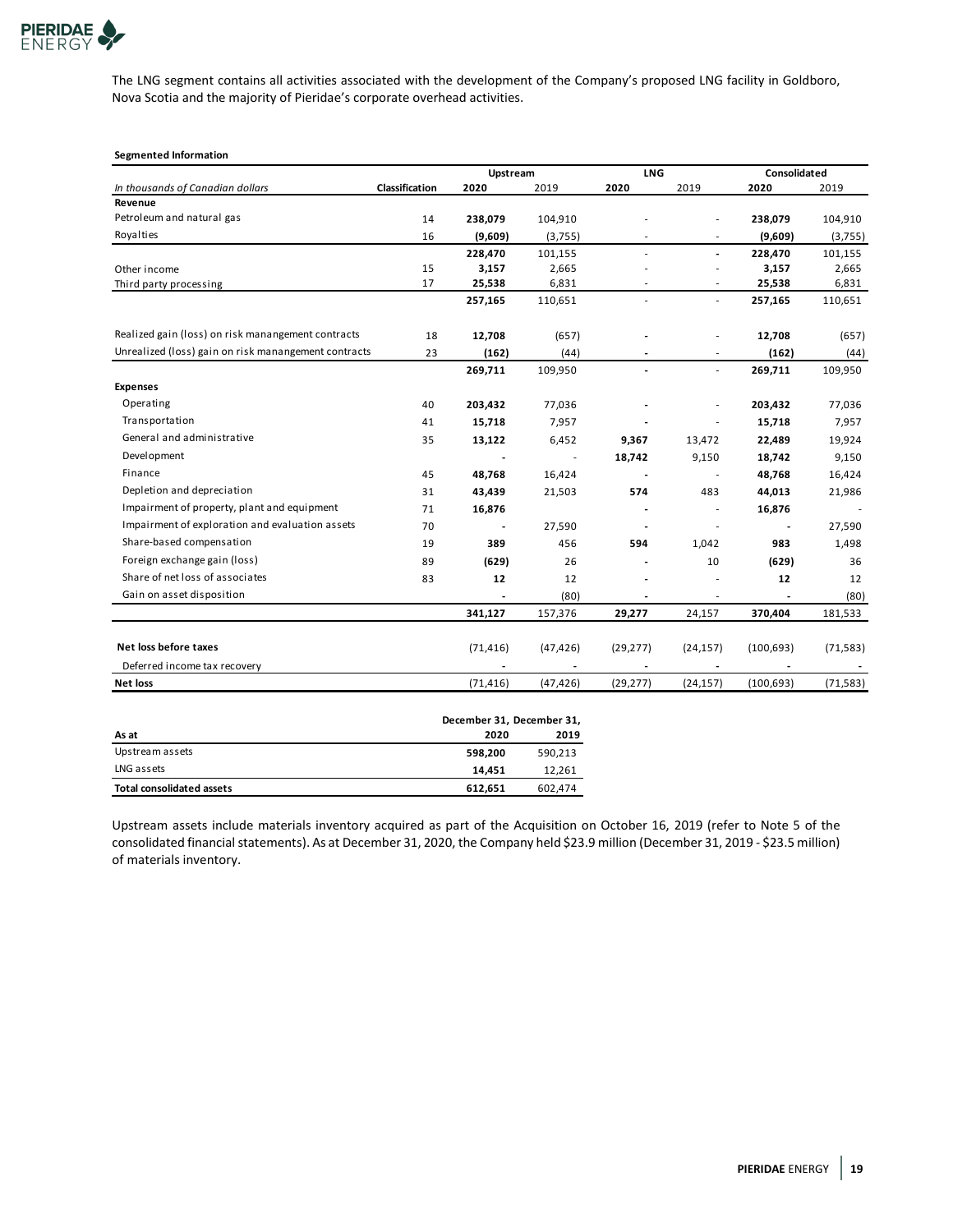

# **7.Cash and Cash Equivalents**

At December 31, 2020, cash and cash equivalents was \$11.1 million (December 31, 2019 - \$9.6 million) and restricted cash was \$2.0 million (December 31, 2019 - \$19.2 million). Cash was restricted as security for outstanding letters of credit with regulators.

# **8.Property, Plant and Equipment**

| (5000s)                                         |         |           |
|-------------------------------------------------|---------|-----------|
| Cost                                            | 2020    | 2019      |
| Balance, January 1                              | 516,575 | 302,351   |
| Additions                                       | 13,269  | 1,319     |
| Change in decommissioning obligations (Note 13) | 65,253  | (68, 784) |
| Business acquisition (1) (Note 5)               | (541)   | 281,689   |
| <b>Balance, December 31</b>                     | 594,556 | 516,575   |
|                                                 |         |           |
| <b>Accumulated Depletion and Depreciation</b>   | 2020    | 2019      |
| Balance, January 1                              | 21,527  | 748       |
| Depletion and depreciation                      | 41,426  | 20,779    |
| Impairment                                      | 16,876  |           |
| <b>Balance, December 31</b>                     | 79,829  | 21,527    |
|                                                 |         |           |
| <b>Net Book Value</b>                           | 2020    | 2019      |
| Balance, January 1                              | 495,048 | 301,603   |
| <b>Balance, December 31</b>                     | 514,727 | 495,048   |

(1) Adjustment to shares issued on Shell acquisition. Refer to Note 5.

At December 31, 2020 future development costs of Pieridae's proved and probable reserves of \$226.0 million (December 31, 2019 - \$125.6 million) were included in the depletion calculation. At December 31, 2020, the Company assessed for indicators of impairment on its upstream CGUs and determined that an impairment indicator existed on the Company's Northern and Central CGUs due to declines in reserves and forecasted commodity prices. The fair value less cost of disposal method was used to determine the recoverable amounts of these two CGUs and was classified as Level 3 fair value measurements as certain key assumption were not based on observable market data but rather Management's best estimates. An impairment test was performed and an impairment of \$16.9 million was recognized on the Company's Northern CGU as the estimated recoverable amount exceeded its carrying value. No impairment was recognized on the Company's Central CGU. At December 31, 2019, no indicators of impairment were identified.

Key assumptions in the determination of future cash flows from reserves include natural gas, condensate and NGL prices, costs to develop and operate, and the discount rate. The discount rate applied was 11% based on the characteristic of the CGUs and other economic and operating factors. Inflation was estimated at approximately 2%. The recoverable amounts of the CGUs were calculated based on discounted after-tax cash flows of proved and probable reserves using forward prices and costs estimates at December 31, 2020.

The table below summaries the forecasted prices used in determining the recoverable amounts:

|          |             | <b>Edmonton</b> | <b>Edmonton</b> | <b>Edmonton</b> | <b>Edmonton</b> |
|----------|-------------|-----------------|-----------------|-----------------|-----------------|
|          | <b>AECO</b> | <b>Ethane</b>   | Propane         | <b>Butane</b>   | Condensate      |
|          | (\$CAD/Mcf) | (\$CAD/Mcf)     | (\$CAD/Bbl)     | (\$CAD/Bbl)     | (\$CAD/Bbl)     |
| 2021     | 2.75        | 8.51            | 18.30           | 25.76           | 57.75           |
| 2022     | 2.70        | 8.35            | 23.49           | 33.27           | 63.10           |
| 2023     | 2.65        | 8.16            | 26.11           | 40.49           | 67.58           |
| 2024     | 2.69        | 8.28            | 26.94           | 41.80           | 69.74           |
| 2025     | 2.74        | 8.45            | 27.50           | 42.66           | 71.15           |
| 2026     | 2.81        | 8.62            | 28.07           | 43.55           | 72.58           |
| 2027     | 2.86        | 8.79            | 28.64           | 44.44           | 74.04           |
| 2028     | 2.91        | 8.98            | 29.23           | 45.36           | 75.52           |
| Escalate | 2% per year | 2% per year     | 2% per year     | 2% per year     | 2% per year     |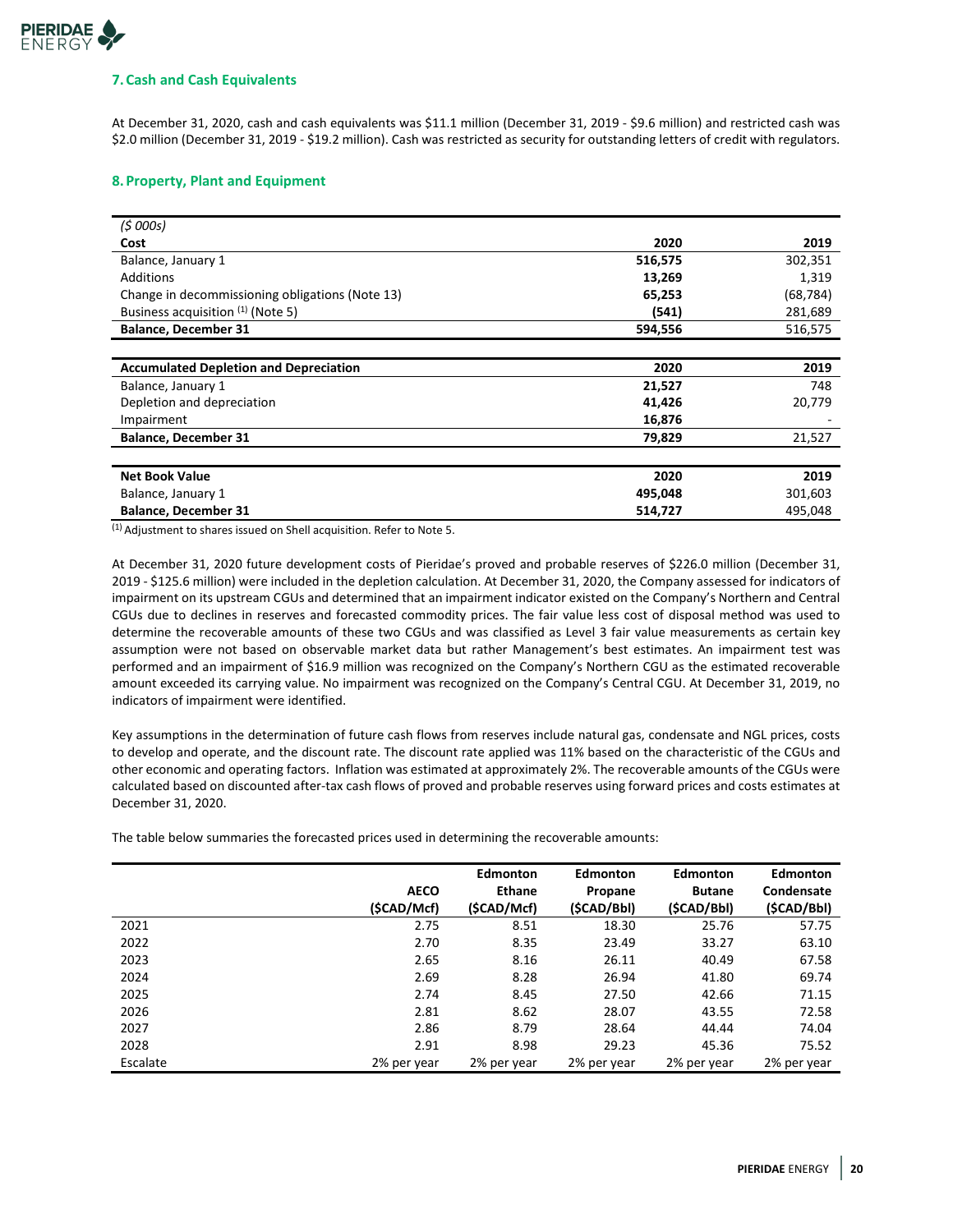

The following table demonstrates the sensitivity of the estimated recoverable amount from reasonably possible changes in key assumptions inherent in the estimate:

|                                  | Increase in discount | Decrease in discount |
|----------------------------------|----------------------|----------------------|
| (\$ 000s)                        | rate of 1%           | rate of 1%           |
| Northern CGU (decrease) increase | (3,974)              | 4.379                |
| Central CGU (decrease) increase  | (16, 915)            | 18.714               |

# **9. Exploration and Evaluation Assets**

| (5000s)                               | 2020                     | 2019      |
|---------------------------------------|--------------------------|-----------|
| Balance, January 1                    | 1,077                    | 27,573    |
| Additions                             | 2,178                    | 1,077     |
| Change in decommissioning obligations | $\overline{\phantom{0}}$ |           |
| Impairment                            | $\overline{\phantom{0}}$ | (27, 590) |
| <b>Balance, December 31</b>           | 3,255                    | 1,077     |

E&E assets consist of the Company's undeveloped land, seismic and exploration projects, which are pending the determination of technical feasibility and commercial viability. At December 31, 2020, no impairment indicators were identified related to the Company's E&E assets. As a result of this assessment, impairment tests were not performed.

During 2019 the Company recorded an impairment charge of \$27.6 million as management evaluated the Company's prospects in Quebec compared to other opportunities available to the Company and concluded that renewing certain petroleum licenses in Quebec was not in the best interests of the Company. Consequently, only licenses for properties which held the most promise and likelihood of exploratory success were renewed, the remainder were relinquished.

# **10. Right-Of-Use Assets**

The Company enters into arrangements to secure access to assets necessary for operating the business. Leased right-of-use ("ROU") assets include office, vehicles and equipment. The following table details the cost and accumulated depreciation of the Company's ROU assets as at December 31, 2020:

| (5000s)                         |       |       |
|---------------------------------|-------|-------|
| Cost                            | 2020  | 2019  |
| Balance, January 1              | 6,581 | 910   |
| Additions                       | 357   | 5,824 |
| <b>Disposals</b>                | (224) | (153) |
| <b>Balance, December 31</b>     | 6,714 | 6,581 |
|                                 |       |       |
| <b>Accumulated Depreciation</b> | 2020  | 2019  |
| Balance, January 1              | 1,141 |       |
| Depreciation                    | 2,746 | 1,207 |
| <b>Disposals</b>                | (144) | (66)  |
| <b>Balance, December 31</b>     | 3,743 | 1,141 |
|                                 |       |       |
| <b>Net Book Value</b>           | 2020  | 2019  |
| Balance, January 1              | 5,440 | 910   |
| <b>Balance, December 31</b>     | 2,971 | 5,440 |

At December 31, 2020, the Company determined that no impairment indicators existed on the right-of-use asset, therefore no impairment tests were performed.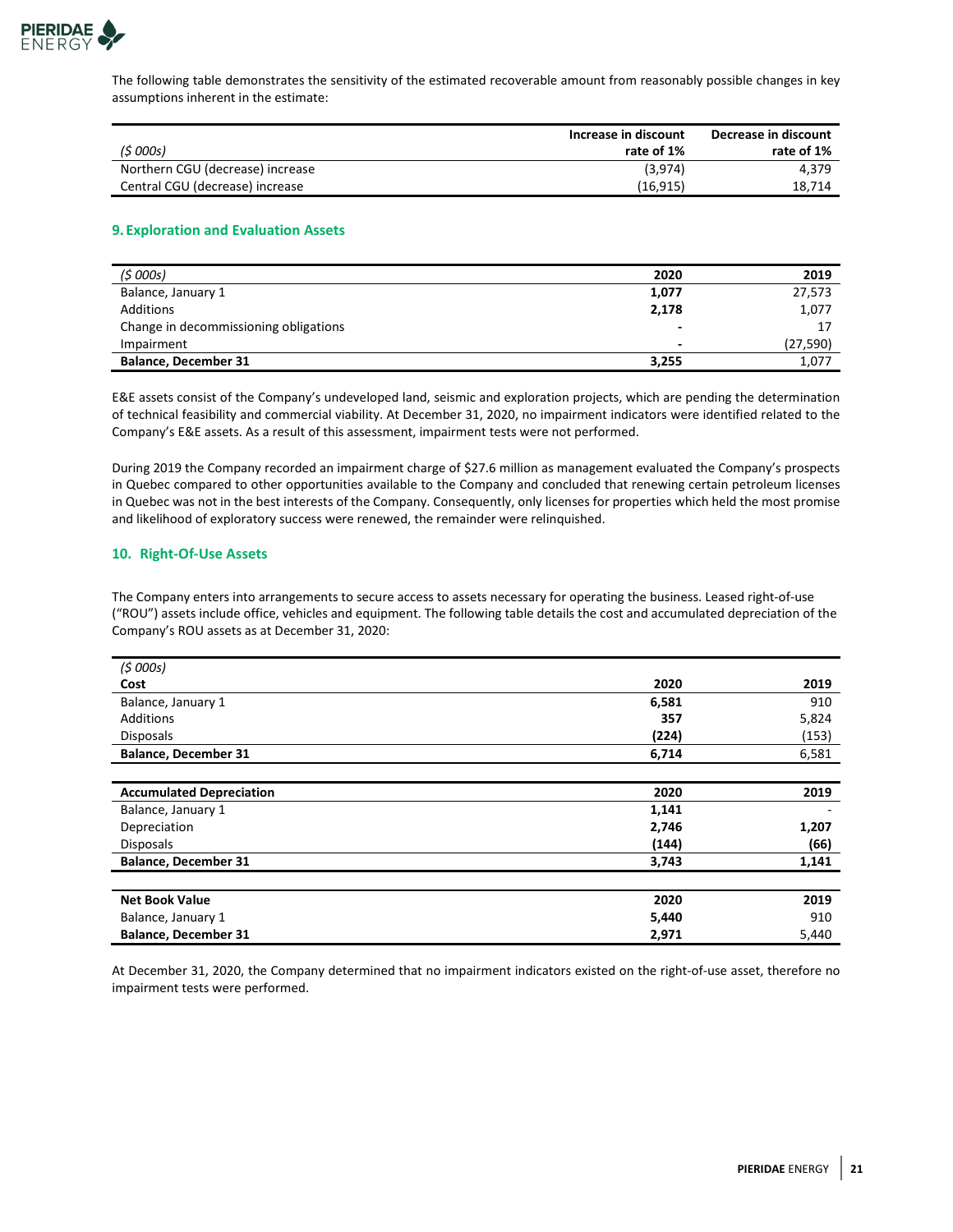

# **11. Lease Liabilities**

The following table summarizes the movement in the Company'slease liabilities for the year ended December 31, 2020 and 2019:

| (5000s)                     | 2020    | 2019     |
|-----------------------------|---------|----------|
| Balance, January 1          | 5,569   | 2,685    |
| Additions                   | 226     | 3,962    |
| Interest expense            | 155     | 95       |
| Lease payments              | (2,935) | (1, 173) |
| <b>Balance, December 31</b> | 3,015   | 5,569    |

The undiscounted cash flows relating to the lease liabilities included in the statement of financial position are as follows:

| 000s<br>ـ                                                 | ירחר<br>ZUZI<br>_____ | <b>ברחר</b><br>-927 | 2023<br>___ | 2024        | hereatter   | Total           |
|-----------------------------------------------------------|-----------------------|---------------------|-------------|-------------|-------------|-----------------|
| , payments including principal •<br>and interest<br>Lease | ∠,189                 | --<br>دے<br>__      | ---<br>__   | ັ<br>$\sim$ | 102<br>____ | $\sim$<br>3,44° |

# **12. Term Debt**

| (\$ 000s)                     | December 31, 2020        | December 31, 2019 |
|-------------------------------|--------------------------|-------------------|
| Balance, January 1            | 202,913                  | 206,000           |
| Accretion of financing costs  | 15,085                   | 2,601             |
| Interest paid in kind         | 1,557                    |                   |
| Unamortized transaction costs | $\overline{\phantom{0}}$ | (5,688)           |
| <b>Balance, December 31</b>   | 219.555                  | 202,913           |

In July 2020, the Company received a \$6 million guarantee facility from Export Development Canada which provides for 100% guarantee to the issuing banks of the Company's existing and future letter of credit of which \$4.9 million was drawn at December 31, 2020.

In October 2019 the Company entered into a \$206.0 million senior secured fully drawn non-revolving term loan facility (the "Credit Agreement"). The Credit Agreement bears interest at a fixed rate of 12.0% per annum from the date of issue, accrued daily and payable quarterly in cash. Additional interest of 3.0% per annum is payable quarterly in cash or, at the option of the Company and subject to the lender's approval, payable in kind ("PIK") by way of accruing to the principal outstanding. The Credit Agreement is repayable in full on October 16, 2023 however the Company may repay the principal in whole or in part any time prior to October 16, 2023 upon 90 days written notice to the agent, without penalty. The Company incurred \$6.0 million of closing costs on closing of the Credit Facility, which were accounted for as transaction costs and netted against the value of the loan to be amortized over 48 months. The Company is accreting the \$50.0 million value as a deferred charged over 48 months and recognizing these amounts as a finance expense.

Pieridae is subject to the following financial covenants and certain other obligations. During and subsequent to the year ended December 31, 2020, the Company executed certain amendments to the Credit Agreement in order to allow for temporary amendments or waivers of certain covenants, as described below. Under the terms of the amended Credit Agreement:

- (i) a minimum adjusted monthly working capital ratio of 1:1, which was waived and temporarily reduced below 1:1 for the periods between December 2020 and July 2021. The amended working capital ratio covenant is calculated on an adjusted basis for 2021 to, among other things, normalize for the impact of planned gas processing facility turnarounds.
- (ii) a minimum market capitalization threshold of \$200 million commencing June 30, 2021, removed by way of amendment subsequent to December 31, 2020.
- (iii) mandatory repayments of 50% of the Company's excess cash on a quarterly basis as calculated using a prescriptive formula
- (iv) Minimum annual net operating income ("NOI") of \$70 million, amended for 2020 to \$55 million as adjusted for the \$14.3 million arbitration settlement amount (refer to Note 21 of these consolidated financial statements). NOI is a non-GAAP measure calculated as petroleum and natural gas revenue less royalties, plus other income, third party processing and realized gains and losses on risk management contracts, less operating and transportation expenses.
- (v) Minimum of 60% of production on an 18-month rolling average must be hedged, waived for the periods from March 2020 to March, 2021 and amended subsequent to December 31, 2020 to 38% by the end of March 2021, and 49% by the end of April to the end of September 2021.
- (vi) unless the Company exercises a purchase right, but not an obligation, to acquire certain petroleum and natural gas properties from the lender for a purchase price of \$45.0 million in cash on or before October 16, 2021, the Company will pay a deferred fee in the amount of \$50.0 million to the agent. Pieridae is currently providing for the eventual payment of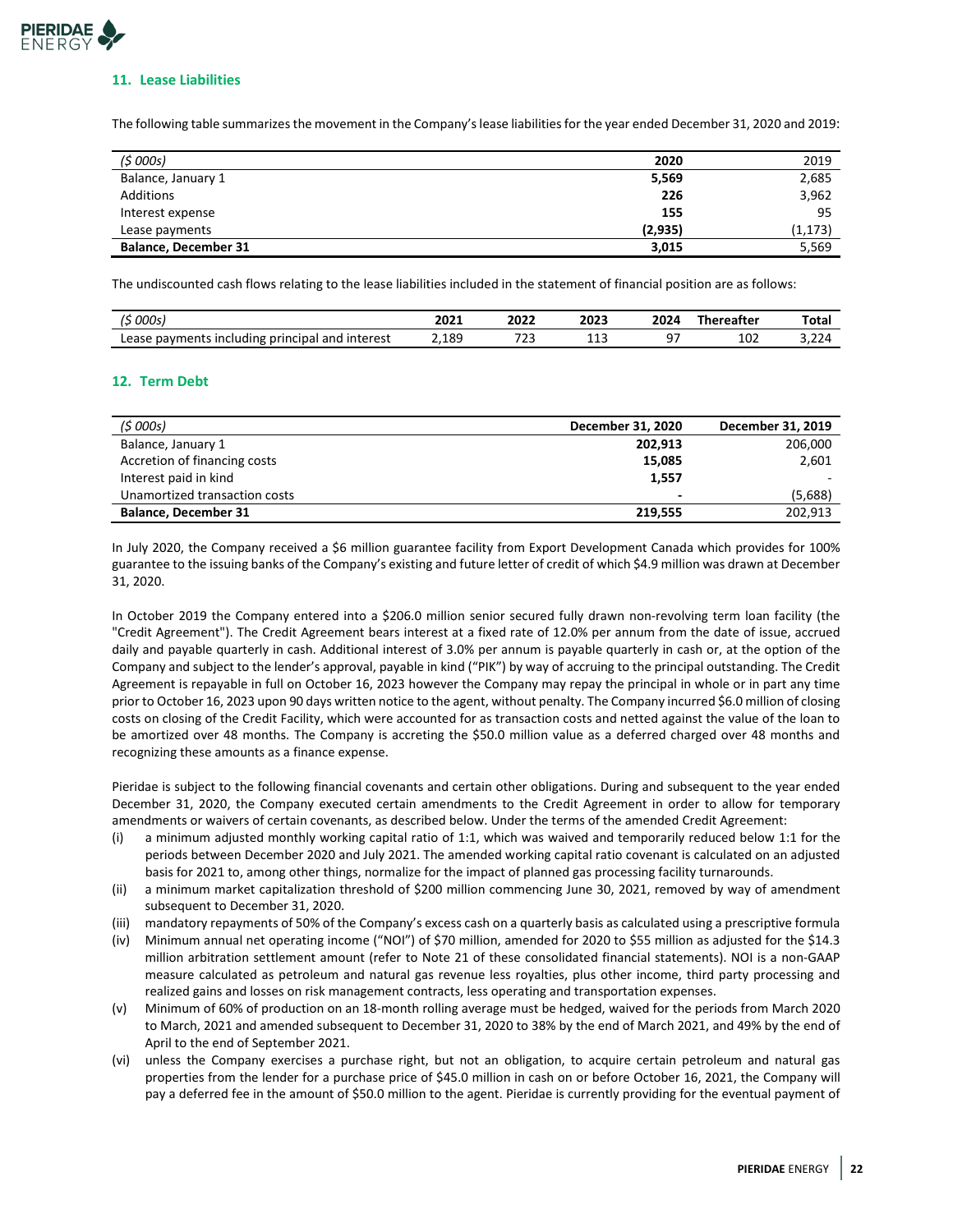the deferred fee. In subsequent reporting periods, if Pieridae instead determines to exercise the purchase right, an adjustment to the financial liability would be required and would be recognized immediately in profit or loss.

As at December 31, 2020 the Company was in compliance with, or had received waivers from the lender for all covenants, and no prepayment was required.

The Company elected to PIK the 3.0% interest in the fourth quarter of 2020, resulting in \$1.6 million (December 31, 2019 – nil) addition to the principal outstanding at December 31, 2020. The effective interest rate on the Company's term debt for the year ended December 31, 2020 was 21.8% (December 31, 2019 – 22.73%).

On June 26, 2019, the Company announced that it had closed a non-brokered private placement of a secured convertible debenture of the Company for aggregate gross proceeds of \$10.0 million. These funds were used to pay a \$10.0 million deposit toward the acquisition of the Shell Assets (refer to Note 5 of these consolidated financial statements). The common shares of the Company issuable upon conversion of the convertible debenture were issued immediately after the Acquisition was completed. The conversion price of the common shares was \$0.86 per common share. The convertible debenture bore interest at 9.5% per annum.

# **13. Decommissioning Obligations**

| (5000s)                                 | 2020     | 2019      |
|-----------------------------------------|----------|-----------|
| Balance, January 1                      | 206,520  | 158,236   |
| Additions                               | 2,674    |           |
| Obligations acquired (Note 5)           |          | 115,567   |
| Change in estimates                     | (1,823)  | (68, 784) |
| Change in discount rate                 | 64,402   |           |
| Settlement of obligations               | (2, 173) | (1, 458)  |
| Accretion                               | 840      | 2,959     |
| <b>Balance, December 31</b>             | 270,440  | 206,520   |
| Expected to be incurred within one year | 4,434    |           |
| Expected to be incurred beyond one year | 266,006  | 206,520   |

The Company's decommissioning obligations result from net ownership interests in petroleum and natural gas assets including well sites, gathering systems and processing facilities. The Company estimates the total undiscounted amount of cash flows required to settle its decommissioning obligations is approximately \$237.7 million (December 31, 2019 - \$239.7 million).

The Company used an observable, market-based and inflation adjusted risk-free real rate of return to estimate the present value of the decommissioning obligation. At December 31, 2020, the Company used a risk-free discount rate of -0.28% (December 31, 2019 – 0.41%). The use of the risk-free real rate of return resulted in a change in estimate of \$64.4 million being added to the cost of the related asset in property, plant and equipment and exploration and evaluation assets.

# **14. Share Capital**

# **Authorized**

The Company has an unlimited number of common shares with the holders of common shares entitled to one vote per share and an unlimited number of preferred shares issuable in series, with rights and privileges to be designated by the Board of Directors at the time of issuance. There were no preferred shares outstanding at December 31, 2020 or 2019.

#### **Issued and Outstanding Common Shares**

|                                             |                          | 2020                     |                          | 2019          |
|---------------------------------------------|--------------------------|--------------------------|--------------------------|---------------|
| (\$ 000s except share amount)               | <b>Common shares</b>     | Amount                   | <b>Common shares</b>     | <b>Amount</b> |
| Balance, January 1                          | 157,561,174              | 274.799                  | 74,516,594               | 193,270       |
| Shares issues on stock option exercise      |                          | $\overline{\phantom{0}}$ | 44.115                   |               |
| Shares issued in private placement          | $\overline{\phantom{0}}$ | $\overline{\phantom{0}}$ | 12,108,139               | 21,382        |
| Shares issued on Shell acquisition (Note 5) | $\overline{\phantom{0}}$ | (541)                    | 70,745,781               | 63,169        |
| Share-based compensation                    | 80.697                   | $\overline{\phantom{0}}$ | 146.455                  | 149           |
| Share issue costs (net of tax)              |                          | 64                       | $\overline{\phantom{0}}$ | (3,171)       |
| <b>Balance, December 31</b>                 | 157,641,871              | 274.322                  | 157,561,174              | 274.799       |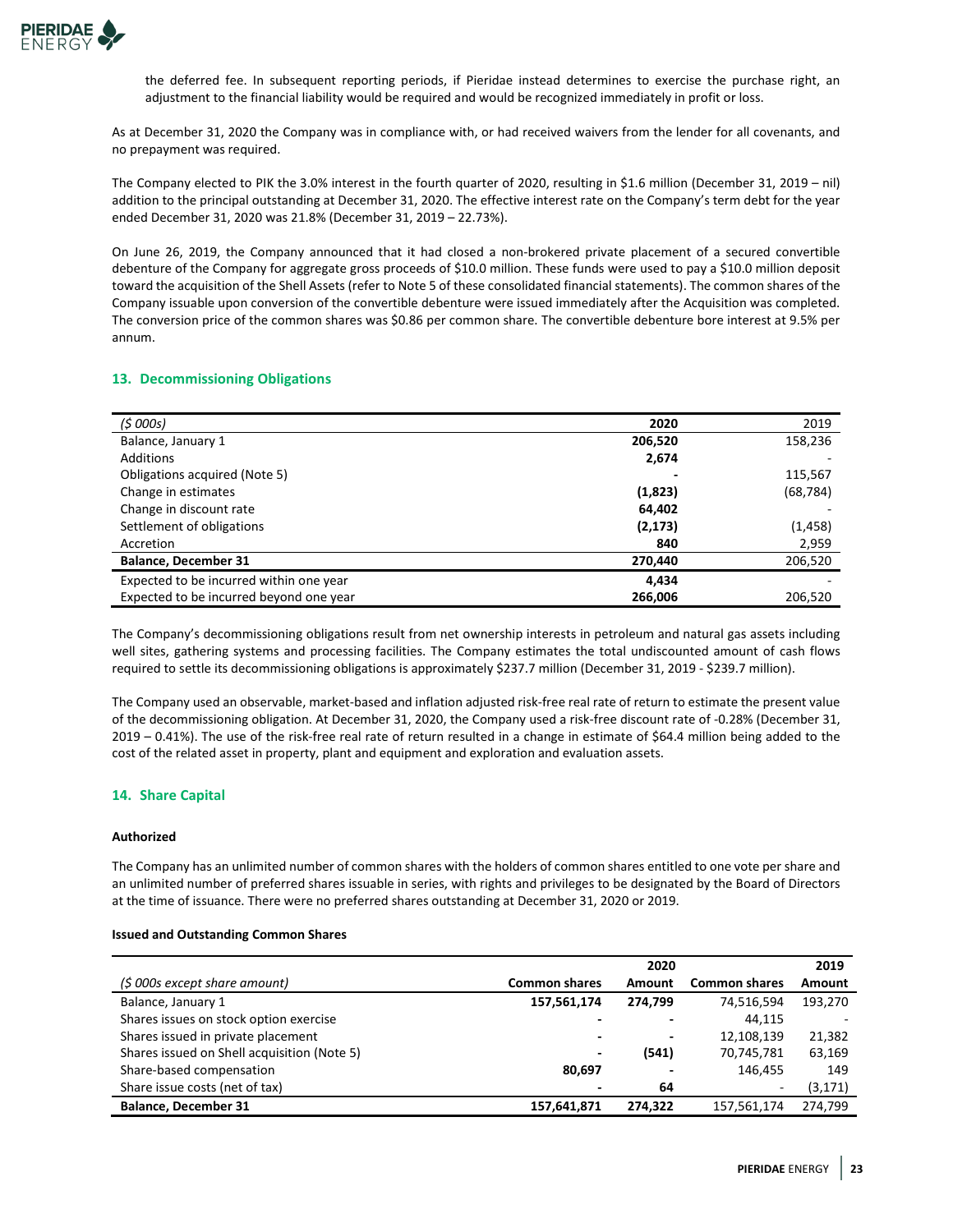#### **Per Share Amounts**

|                                         | 2020                     | 2019       |
|-----------------------------------------|--------------------------|------------|
| Weighted average common shares          | 158.065.608              | 98,622,426 |
| Dilutive effect of options              | $\overline{\phantom{0}}$ |            |
| Weighted average common shares, diluted | 158,065,608              | 98,622,426 |
| Net loss per share – basic and diluted  | \$(0.64)                 | \$(0.73)   |

The calculation of basic earnings per share for the year ended December 31, 2020 was based on a net loss of \$100.7 million (December 31, 2019 – net loss \$71.6 million).

### **15. Petroleum and Natural Gas Sales**

The Company's major revenue sources are comprised of sales from the production of natural gas, condensate, natural gas liquids and sulphur. The sale of these products is recognized when control of the product transfers to the customer and the cash collection is reasonably probable, upon delivery of the product. The sale of produced commodities occurs under contracts of varying terms of up to one year. Revenues are typically collected on the 25th day of the month following sale. Product sales are based on fixed or variable price contracts. Transaction prices for variable priced contracts are based on benchmark commodity prices and other variable factors, including quality differentials and location. The Company's petroleum and natural gas revenues are set out below.

| (5000s)                                  | 2020    | 2019    |
|------------------------------------------|---------|---------|
| Natural gas                              | 147,300 | 77,425  |
| Condensate                               | 56,639  | 17,331  |
| <b>NGLs</b>                              | 25.870  | 5,843   |
| Sulphur                                  | 8.270   | 4.311   |
| Total petroleum and natural gas revenues | 238,079 | 104.910 |

The Company also generated gas processing revenue of \$25.5 million (December 31, 2019 - \$6.8 million) for fees charged to third parties for processing through facilities in which Pieridae has an ownership interest. This revenue is classified as third-party processing on the consolidated statement of loss and comprehensive loss.

# **16. Share Based Payments**

Pursuant to Stock Option Plan Number Two, the Board of Directors may grant options to directors, officers, employees and other service providers. The aggregate number of shares that may be reserved for issuance pursuant to stock options may not exceed 8,412,199 as at the time of granting. Stock options expire not more than five years from the date of grant, or earlier if the individual ceases to be associated with the Company. All share-based compensation will be settled in equity.

The changes in options outstanding and the related weighted average exercise prices for the years ended December 31, 2020 and 2019 were as follows:

|                            |                | <b>Weighted Average</b> |
|----------------------------|----------------|-------------------------|
|                            | <b>Options</b> | Exercise Price (\$)     |
| Balance, January 1, 2019   | 2,653,394      | 4.85                    |
| Granted                    | 4,264,341      | 0.90                    |
| Exercised                  | (44, 115)      | 0.00                    |
| Forfeited                  | (481, 548)     | 1.93                    |
| Balance, December 31, 2019 | 6,392,072      | 2.47                    |
| Granted                    | 2,200,100      | 0.86                    |
| Forfeited                  | (212, 603)     | 4.00                    |
| Expired                    | (57, 497)      | 4.08                    |
| Balance, December 31, 2020 | 8,322,072      | 1.99                    |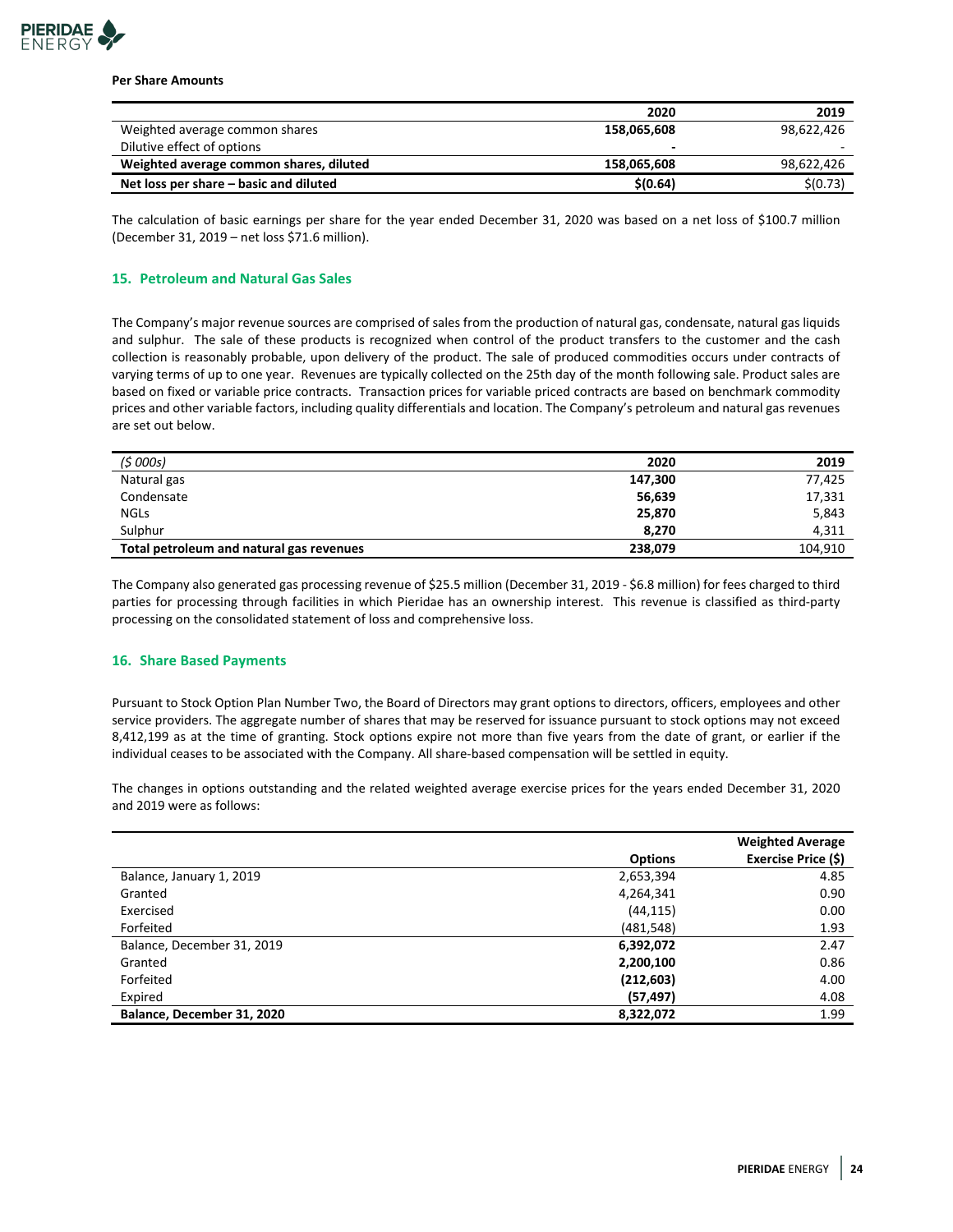

The following table summarizes stock options outstanding and exercisable at December 31, 2020:

|                              | <b>Stock Options Outstanding</b> |              |                 | <b>Stock Options Exercisable</b> |              |                 |
|------------------------------|----------------------------------|--------------|-----------------|----------------------------------|--------------|-----------------|
|                              |                                  | Weighted     | Weighted        |                                  | Weighted     | Weighted        |
|                              | Number of                        |              |                 | Number of                        |              |                 |
|                              | Outstanding                      | Average      | Average         | Exercisable                      | Average      | Average         |
|                              | <b>Stock</b>                     | Remaining    | <b>Exercise</b> | <b>Stock</b>                     | Remaining    | <b>Exercise</b> |
| Range of Exercise Price (\$) | <b>Options</b>                   | Life (Years) | Price (\$)      | <b>Options</b>                   | Life (Years) | Price (\$)      |
| $0.89 - 2.52$                | 6,131,122                        | 3.99         | 0.90            | 2,916,992                        | 3.88         | 0.93            |
| $2.53 - 4.08$                | 882,300                          | 0.44         | 4.08            | 882,300                          | 0.44         | 4.08            |
| $4.09 - 5.67$                | 1,308,650                        | 1.62         | 5.67            | 1,135,650                        | 1.55         | 5.67            |
| <b>Total</b>                 | 8,322,072                        | 3.24         | 1.99            | 4,934,942                        | 2.73         | 2.58            |

The following table discusses the assumptions used in the Black-Scholes option-pricing model to calculate the \$0.67 per share and \$0.46 per share fair value of the stock options granted during December 31, 2020 and 2019, respectively:

|                         | 2020   | 2019   |
|-------------------------|--------|--------|
| Risk-free interest rate | 0.38%  | 1.51%  |
| Option life (years)     | 5.0    | 5.0    |
| Volatility              | 86.17% | 66.50% |
| Forfeiture rate         | 11.80% | 10.00% |

# **17. Finance Expense**

| (5000s)                                            | 2020   | 2019    |
|----------------------------------------------------|--------|---------|
| Interest expense                                   | 31,008 | 12,210  |
| Accretion of financing costs                       | 16,842 | 2,913   |
| Interest income                                    | (76)   | (1,753) |
| Accretion of decommissioning obligations (Note 13) | 840    | 2,959   |
| Interest on lease liabilities                      | 155    | 95      |
| Total finance expense                              | 48.768 | 16.424  |

# **18. Deferred Tax**

The income tax expense in the financial statements differs from the result which would have been obtained by applying the combined federal and provincial income tax rates to the Company's loss before taxes. This difference results from the following items:

| (5000s)                                         | 2020                     | 2019      |
|-------------------------------------------------|--------------------------|-----------|
| Loss before taxes                               | (100, 693)               | (71, 583) |
| Combined federal and provincial income tax rate | 24.28%                   | 26.56%    |
| Computed income tax benefit                     | (24, 448)                | (19,011)  |
| Tax effects of                                  |                          |           |
| Non-deductible share-based compensation         | 242                      | 398       |
| Change in unrecognized deferred tax assets      | 24,351                   | 7,866     |
| Change in tax rates                             | (145)                    | 10,747    |
| Total tax expense (recovery)                    | $\overline{\phantom{0}}$ |           |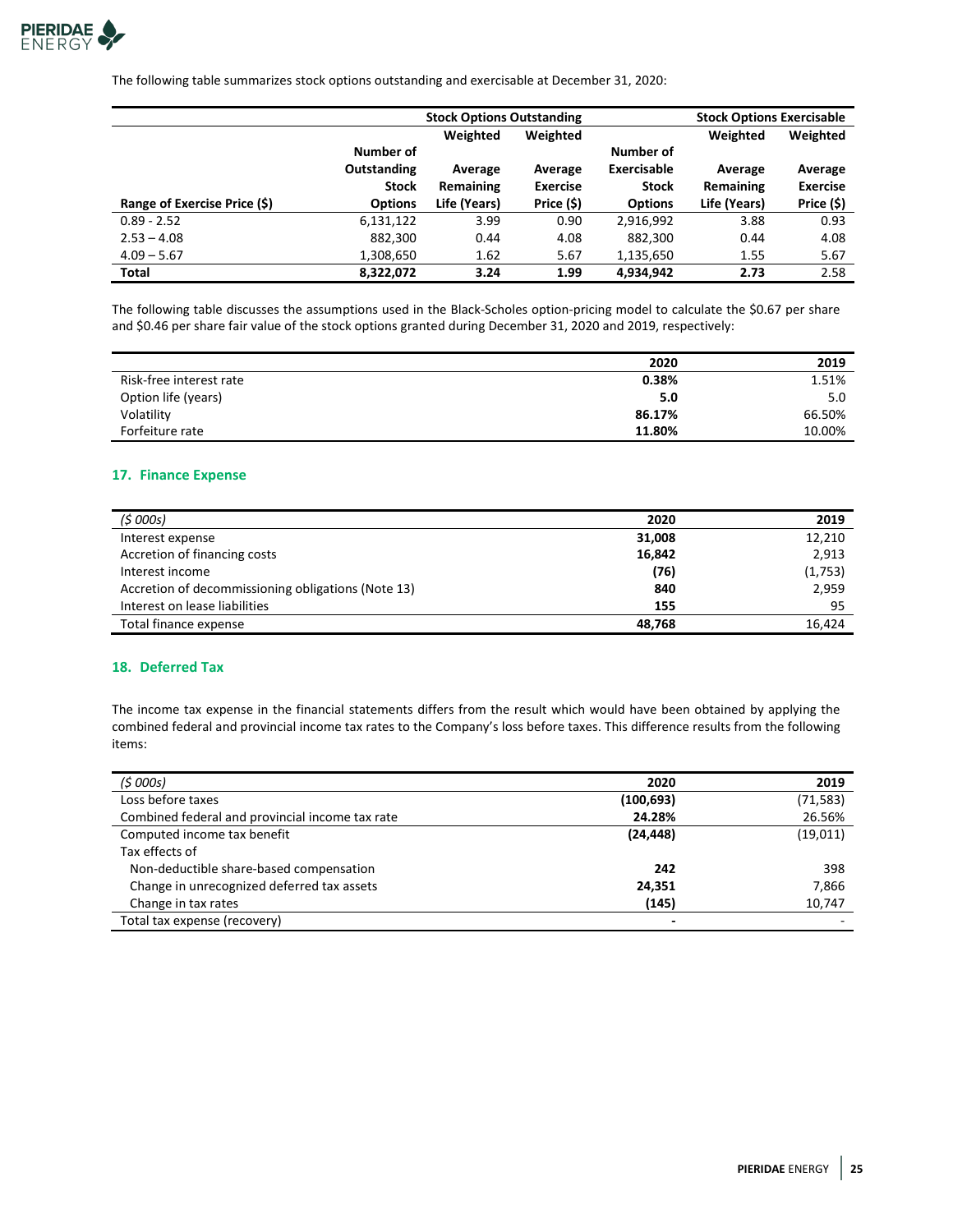

| (\$ 000s)                             | 2020      | 2019      |
|---------------------------------------|-----------|-----------|
| Non-capital losses                    | 78,353    | 54,329    |
| Decommissioning obligations           | 63,255    | 47,871    |
| Other                                 | 4,981     | 2,647     |
| Deferred tax assets                   | 146,589   | 104,847   |
|                                       |           |           |
| Property, plant and equipment         | (57, 627) | (36, 140) |
| Other                                 | -         | (716)     |
| Deferred tax liabilities              | (57, 627) | (36, 856) |
| Net deferred tax asset not recognized | (88, 962) | (67, 991) |
| Net deferred tax assets               | ٠         |           |

Deferred income tax assets are recognized for tax loss and tax loss carry-forwards to the extent that the realization of the related tax benefit through future taxable profits is probable. A deferred tax asset in the amount of \$89.0 million (December 31, 2019 - \$68.0 million) has not been recognized as management does not find it probable that the benefit will be realized. Included in this tax basis are estimated non-capital loss carry forwards that expire in the years 2026 through 2040.

# **19. Financial Instruments and Risk Management**

The carrying value and fair value of the Company's financial instruments carried on the consolidated statements of financial position are provided below:

|                                                |                       | 2020              |                       | 2019              |
|------------------------------------------------|-----------------------|-------------------|-----------------------|-------------------|
| (5000s)                                        | <b>Carrying Value</b> | <b>Fair Value</b> | <b>Carrying Value</b> | <b>Fair Value</b> |
| <b>Financial Assets at Amortized Cost</b>      |                       |                   |                       |                   |
| Accounts receivable                            | 44.900                | 44.900            | 40.810                | 40,810            |
| <b>Financial Liabilities at FVTPL</b>          |                       |                   |                       |                   |
| Fair value of risk management contracts        |                       | -                 | 45                    | 45                |
| <b>Financial Liabilities at Amortized Cost</b> |                       |                   |                       |                   |
| Accounts payable and accrued liabilities       | 98,845                | 98,845            | 73,573                | 73,573            |
| Other amounts payable                          | 14.898                | 14.898            | 8.364                 | 8,364             |
| Lease liabilities                              | 3,015                 | 3.015             | 5,569                 | 5,569             |
| Term debt                                      | 219.555               | 219.555           | 202.913               | 202.913           |

The Company has exposure to counterparty credit risk, liquidity risk and market risk. Pieridae recognizes that effective management of these risks is a critical success factor in managing organization and shareholder value. Risk management strategies, policies and limits ensure risks and exposures are aligned to the Company's business strategy and risk tolerance. The Board of Directors is responsible for providing risk management oversight and oversees how management assesses and monitors risk. The following analysis provides an assessment of those risks as at December 31, 2020.

# **Counterparty credit risk**

Credit risk is the risk of financial loss to the Company if a customer or counterparty to a financial instrument fails to meet its contractual obligations and arises principally from the Company's receivable from partners in jointly owned assets, natural gas marketers and counterparties to derivative financial contracts.

Substantially all of the Company's petroleum and natural gas production is marketed under standard industry terms. Sales from petroleum and natural gas marketers are normally collected on the 25th day of the month following sale. The Company's policy to mitigate credit risk associated with these balances is to establish marketing relationships with creditworthy purchasers. The Company historically has not experienced any material collection issues with its petroleum and natural gas marketers. Receivables from partners in jointly owned assets are typically collected within one to three months of the bill being issued to the partner. The Company attempts to mitigate the risk from receivables from partners in jointly owned assets by obtaining partner approval of significant capital expenditures prior to the expenditure. However, the receivables are from participants in the petroleum and natural gas sector, and collection of the outstanding balances can be impacted by industry factors such as commodity price fluctuations, limited capital availability and unsuccessful drilling programs. The Company does not typically obtain collateral from petroleum and natural gas marketers or partners in jointly owned assets; however, the Company can cash call for major projects and does have the ability, in most cases, to withhold production from these partners in the event of non-payment.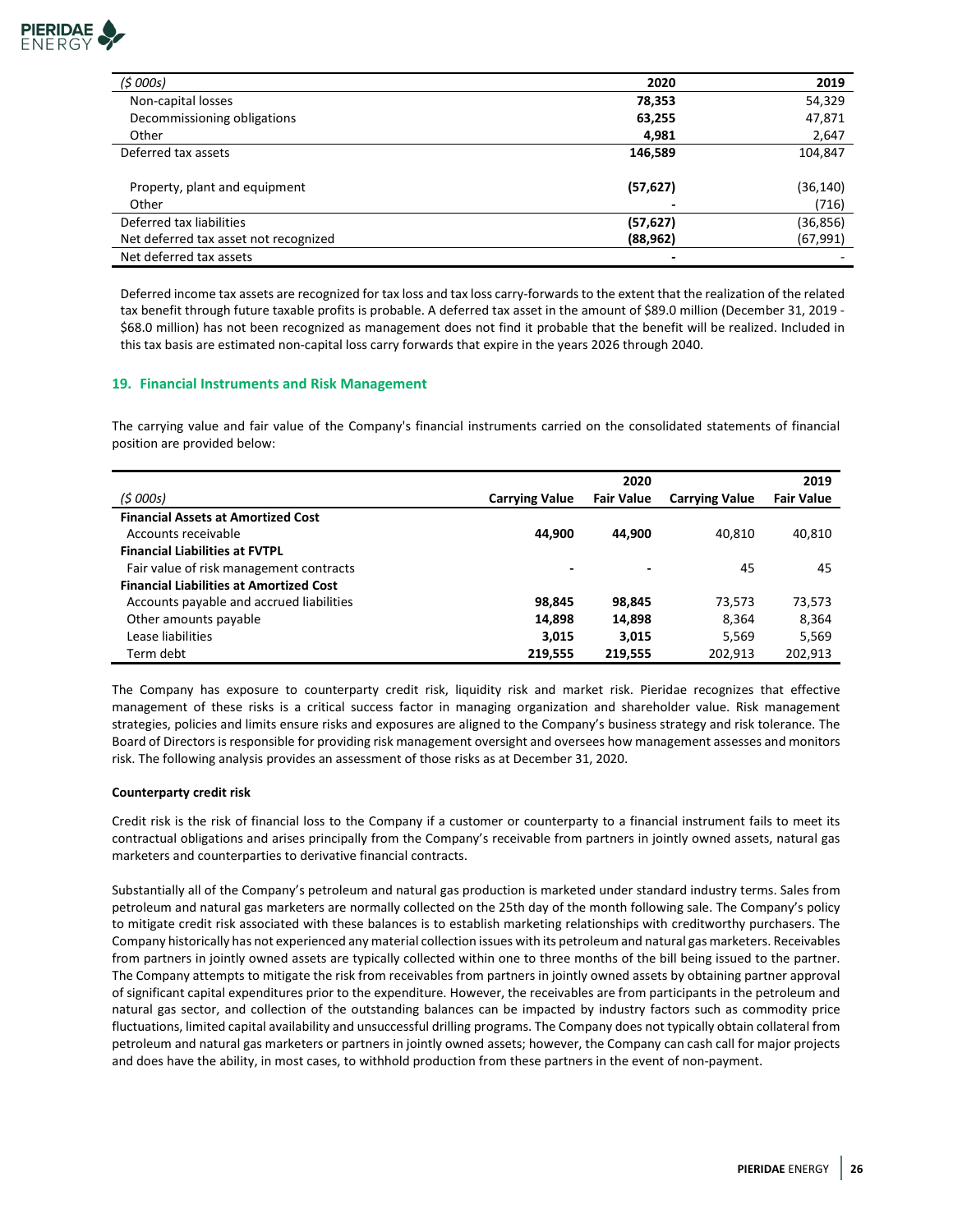

The carrying amount of accounts receivable represents the maximum credit exposure. As at December 31, 2020 and 2019, the Company's accounts receivables consisted of:

| (5000s)                               | 2020   | 2019   |
|---------------------------------------|--------|--------|
| Petroleum and natural gas marketers   | 26.968 | 27,243 |
| Partners in jointly owned assets      | 16.232 | 11.714 |
| Other (primarily government entities) | 1.700  | 1.853  |
| Total                                 | 44.900 | 40,810 |

As at December 31, 2020 and 2019, the Company's accounts receivables were aged as follows:

| (\$ 000s)                    | 2020   | 2019   |
|------------------------------|--------|--------|
| Current (less than 90 days)  | 36,454 | 35.564 |
| Past due (more than 90 days) | 8.446  | 5,246  |
| <b>Total</b>                 | 44.900 | 40,810 |

The Company has assessed the past due receivables and determined that no provision is required as at December 31, 2020.

### **Liquidity and funding risk**

Liquidity and funding risk is the risk that the Company may be unable to obtain sufficient cash or its equivalent in a timely and cost-effective manner in order to meet its commitments as they become due. The Company's objective in managing liquidity risk is to maintain sufficient readily available reserves in order to meet its liquidity requirements as they become due. The Company manages its liquidity risk by forecasting cash flows over a 12-month rolling time period to identify capital requirements. These requirements are then addressed through management of Pieridae's capital structure, being its share capital and debt facilities, and makes adjustments to it based on the funds available to the Company in order to support future business opportunities.

The timing of cash outflows relating to financial liabilities as at December 31, 2020 is outlined in the table below:

| (\$ 000s)                                | 2021    | 2022                     | 2023    | 2024 | <b>Thereafter</b>        | <b>Total</b> |
|------------------------------------------|---------|--------------------------|---------|------|--------------------------|--------------|
| Accounts payable and accrued liabilities | 98,845  | $\overline{a}$           | -       |      | $\overline{\phantom{a}}$ | 98.845       |
| Other amounts payable                    | 1,514   | 11.799                   | 3.099   |      | $\overline{\phantom{a}}$ | 16.412       |
| Term debt                                | 50,000  | $\overline{\phantom{a}}$ | 207.557 | -    | $\overline{\phantom{a}}$ | 257,557      |
| Lease liabilities                        | 2.189   | 723                      | 113     | 97   | 102                      | 3.224        |
| Total                                    | 152.548 | 12.522                   | 210.769 | 97   | 102                      | 376.038      |

#### **Capital management**

The Company manages the capital structure and makes adjustments in light of changes in economic and market conditions and the risk characteristics of the underlying assets. To maintain or adjust the capital structure, the Company may issue new shares, obtain additional debt facilities and/or consider strategic alliances including joint venture partners. Pieridae manages its capital structure and financing requirements using non-GAAP measures, including net operating income, and the ratio of debt to adjusted flow of funds from operations. The metrics are used to measure Pieridae's financial leverage. To date, the Company has funded its share of commitments from existing cash balances, equity raises and various debt facilities.

The level of the Company's indebtedness that may occur from time to time could impair the Company's ability to obtain additional financing in the future on a timely basis to take advantage of business opportunities that may arise. Financing by way of a partnership or sale of an interest may reduce the interest held by the Company in the properties in respect of which the financing is obtained. There can be no assurance that such financing will be available to the Company. Furthermore, even if such financing is successfully secured, there can be no assurance it will be obtained on terms favourable to the Company or provide the Company with sufficient funds to meet its objectives. This may adversely affect the Company's business and financial position. If financing is obtained by issuing additional equity, control of the Company could be affected.

The Company may require additional financing to support operations, to advance expansion of its upstream operations and will require significant additional financing to ultimately fund the construction of its proposed Goldboro LNG facility. Management will explore all options to achieve the appropriate funding levels. A source of future funds available to the Company is the issuance of additional shares. The Company's operations may also be financed in whole or in part with debt, a partnership agreement or a sale of an interest in an oil or natural gas property. Debt financing may increase the Company's debt levels above industry standards. Depending on future development and exploration plans, the Company may require additional equity and/or debt financing that may not be available, or available on favourable terms.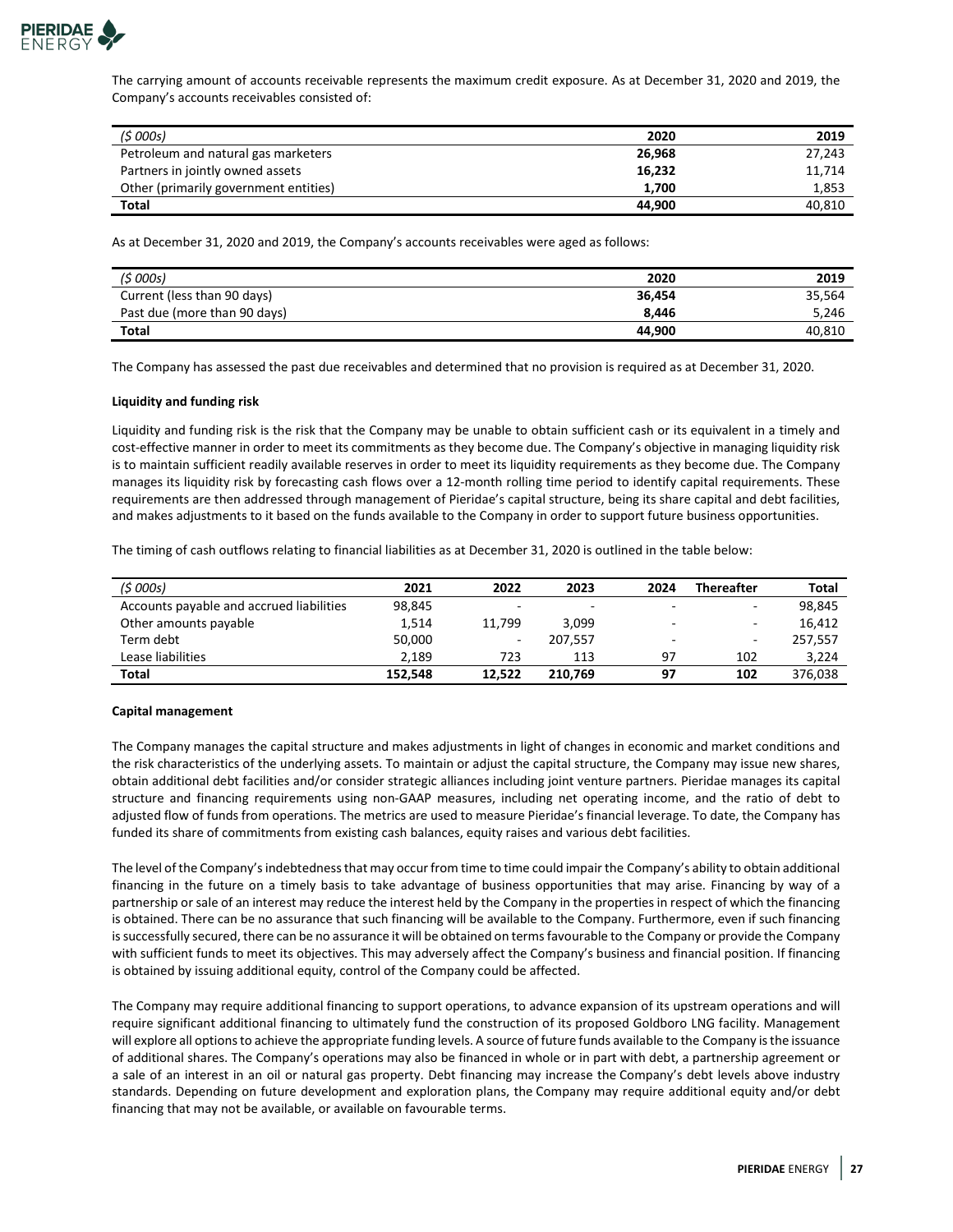

#### **Market risk**

Market risk is the risk that the fair value or future cash flows of a financial instrument will fluctuate because of changes in market conditions. Market risk comprises three types of risk: commodity price risk, interest rate risk and currency risk.

#### a. Commodity price risk

The Company's petroleum and natural gas production is directly subject to fluctuations in commodity prices. Fluctuations in commodity prices, both absolute and associated with changes in the Canadian to U.S. dollar exchange rate, and specifically the prices for natural gas, condensate and NGL's, could have significant impact on the Company's cash flows and its ability to sustain its operations. The impact from COVID-19 lowered realized prices for natural gas liquids and condensate during 2020. The Company was able to mitigate some of this decline through the monetization of hedge positions in the first six months of the year. Although markets recovered significantly from the systemic shocks experienced during the initial stages of the COVID-19 pandemic, the possibility of significant commodity price volatility continue to exist.

Such an exposure may impact the Company's operating cash flows, and its ability to attract the necessary investment to maintain operations and ultimately fund construction of its Goldboro LNG project. As the Company advances toward a final investment decision for the LNG project, it will evaluate a number of options to manage commodity price risk.

The Company utilizes fixed price delivery contracts and derivative financial instruments as part of its overall risk management strategy to assist in managing the exposure to commodity price risk and the cost of power. Physical contracts are considered normal sales contracts and are not recorded at fair value but recognized in petroleum and natural gas revenue as contracts are settled. These financial instruments are not used for trading or speculative purposes.

The Company had the following fixed price physical commodity sales contracts in place at December 31, 2020.

| <b>Type of contract</b>   | Quantity     | <b>Time Period</b>    | <b>Contract Price</b> |
|---------------------------|--------------|-----------------------|-----------------------|
| Fixed Price - Natural Gas | 164,500 GJ/d | January 2021          | CAD \$2.31/GJ         |
| Fixed Price - Natural Gas | 140,000 GJ/d | February 2021         | CAD \$2.31/GJ         |
| Fixed Price - Natural Gas | 155,000 GJ/d | <b>March 2021</b>     | CAD \$2.31/GJ         |
| Fixed Price - Natural Gas | 105,000 GJ/d | April – October 2021  | CAD \$2.33/GJ         |
| Fixed Price - Natural Gas | 10,000 GJ/d  | November - March 2022 | CAD \$2.49/GJ         |
| Fixed Price - Condensate  | 2,000 Bbl/d  | January 2021          | CAD \$56.83/Bbl       |
| Fixed Price - Condensate  | 2,000 Bbl/d  | February - June 2021  | CAD \$56.55/Bbl       |
| Fixed Price - Condensate  | 1,500 Bbl/d  | July - December 2021  | CAD \$54.98/Bbl       |

The Company monetized additional commodity derivative contracts for realized gains of \$12.7 million for the year ended December 31, 2020 (December 31, 2019 – loss of \$0.7 million). The Company did not enter into any financial risk management contracts in 2020 thus the sensitivities on commodity price movement of 10% on such contracts are nil (December 31, 2019 – nil).

# b. Interest rate risk

Interest rate risk is the risk that future cashflows will fluctuate as a result of changes in market interest rate. While the Company's interest rate exposure under its Credit Agreement is fixed, any new or additional debt could be subject to higher interest rates. Recently central banks have been cutting rates, resulting in historically low risk-free interest rates, however any future rate increases could have an impact on the economics of future debt financings associated with Pieridae's capital management plan.

#### c. Currency risk

Currency risk is the risk that cashflows will fluctuate as a result of changes in foreign currencies and the Canadian dollar. Certain of the Company's cashflows, primarily in relation to development expenses incurred on the Goldboro LNG project, are subject to currency risk. Associated accounts payable, accrued liabilities and commitments are denominated in US dollars, UK pound sterling and Euro. To date, the Company has not entered into any foreign currency transactions or financial instruments to manage currency risks, thus the sensitivities on 5% movement on Canadian/ US foreign exchange on such contracts are nil.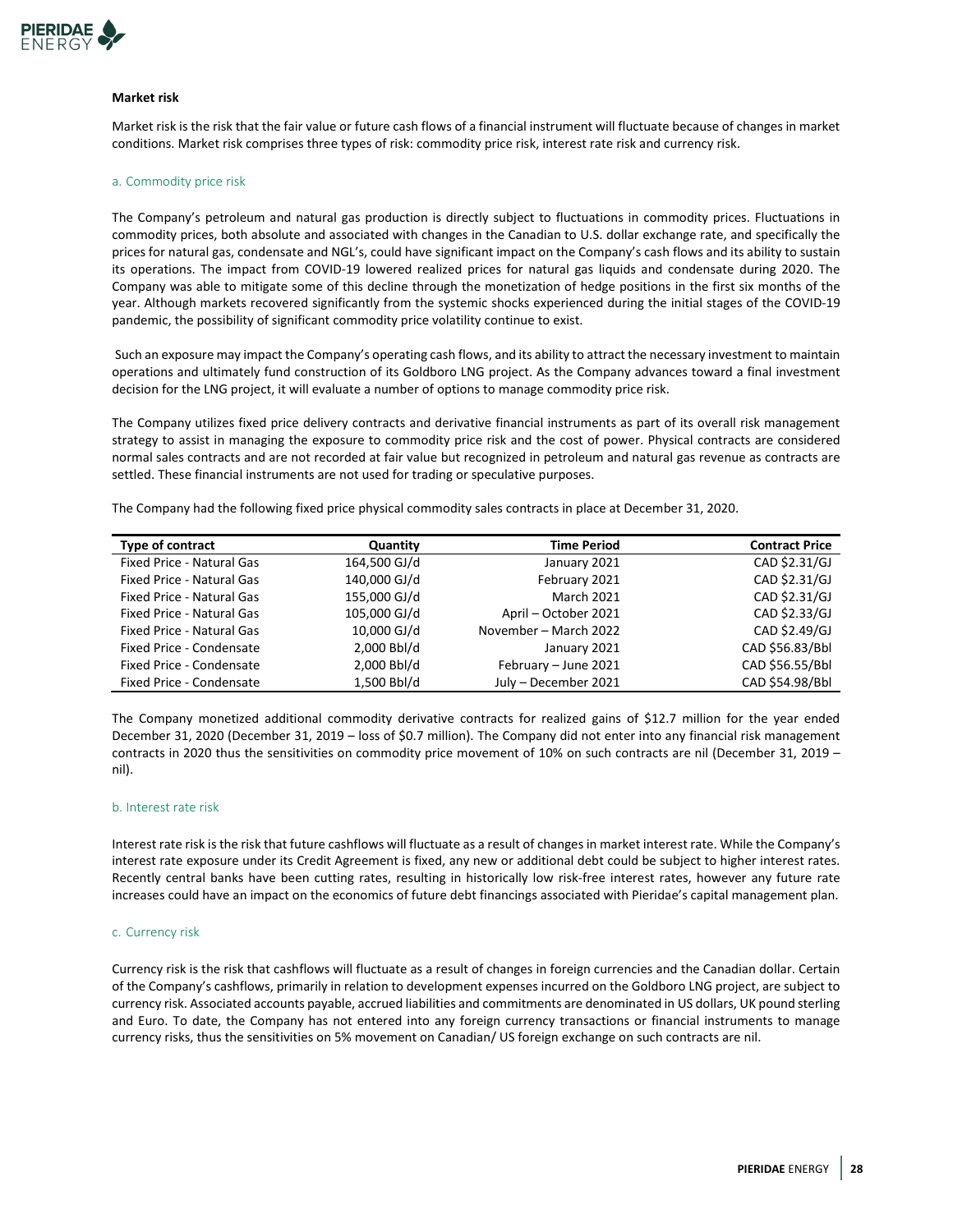

#### **Business risks and uncertainties**

The Company is subject to a number of business risks. These outlined in greater detail in our Management Discussion & Analysis and Annual Information Form for the years ended December 31, 2020 and 2019.

# **20. Presentation in Consolidated Statements of Cash Flows**

The following table provides a detailed breakdown of certain line items contained within cashflow from operating and investing activities:

| (5000s)                                  | 2020     | 2019      |
|------------------------------------------|----------|-----------|
| Changes in non-cash working capital      |          |           |
| Accounts receivable                      | (4, 126) | (24,623)  |
| Prepaid expenses and deposits            | (1,829)  | (1, 285)  |
| Inventories                              | (347)    | (23, 535) |
| Accounts payable and accrued liabilities | 25,272   | 13,360    |
| Other amounts payable                    | 430      |           |
| Total change in non-cash working capital | 19,400   | (36,083)  |
| Relating to:                             |          |           |
| Operating activities                     | 15,775   | (36,083)  |
| Investing activities                     | 3,625    |           |
|                                          |          |           |

# **21. Other Amounts Payable**

Other amounts payable is comprised of balances owing to third parties that extend beyond one year. In April 2020, the Company entered into an arbitration agreement with a third party to resolve an on-going commercial dispute. The matter was settled in November 2020 and resulted in the recognition of a total liability of \$14.4 million, of which \$7.2 million was recognized as long term and \$4.2 million was classified as current in accounts payable and accrued liabilities at December 31, 2020. During the second and third quarter of 2020, a provision was recognized to reflect the Company's best estimate of the most probable outcome at the time. This provision differed materially from the final result of the settlement.

The remaining balance is comprised of an amount payable to a third-party engineering and construction company, contingent upon the execution with that counterparty of an engineering, procurement, construction and commissioning ("EPCC") contract. Management will not be awarding an EPCC contract to this specific counterparty, however the liability cannot be reversed until an EPCC contract is awarded.

# **22. Related Party Transactions**

The Company's related parties include key management personnel, which consists of its executives and directors. None of the transactions with related parties involve special terms or conditions, and no guarantees were given or received. Outstanding balances are usually settled in cash or shares. Key management personnel compensation includes the following:

|                                             | <b>Year Ended</b> | <b>Year Ended</b> |
|---------------------------------------------|-------------------|-------------------|
| (5000s)                                     | December 31, 2020 | December 31, 2019 |
| Salaries and employee benefits              | 2,266             | 2,107             |
| Director's fees                             | 433               | 286               |
| Total short -term benefits                  | 2,699             | 2,393             |
| Share-based compensation                    | 607               | 1,005             |
| Total key management personnel compensation | 3.306             | 3,398             |

# **23. Commitments**

| (\$ 000s)             | 2021   | 2022   | 2023   | 2024 | Thereafter | Total   |
|-----------------------|--------|--------|--------|------|------------|---------|
| Interest on term debt | 81.133 | 31.134 | 24,651 | ۰    | $\sim$     | 136.918 |
| Firm transportation   | 8.827  | 5.282  | 1.598  | 928  | 1.115      | 17,750  |
| Total                 | 89.960 | 36.416 | 26.249 | 928  | 1.115      | 154.668 |